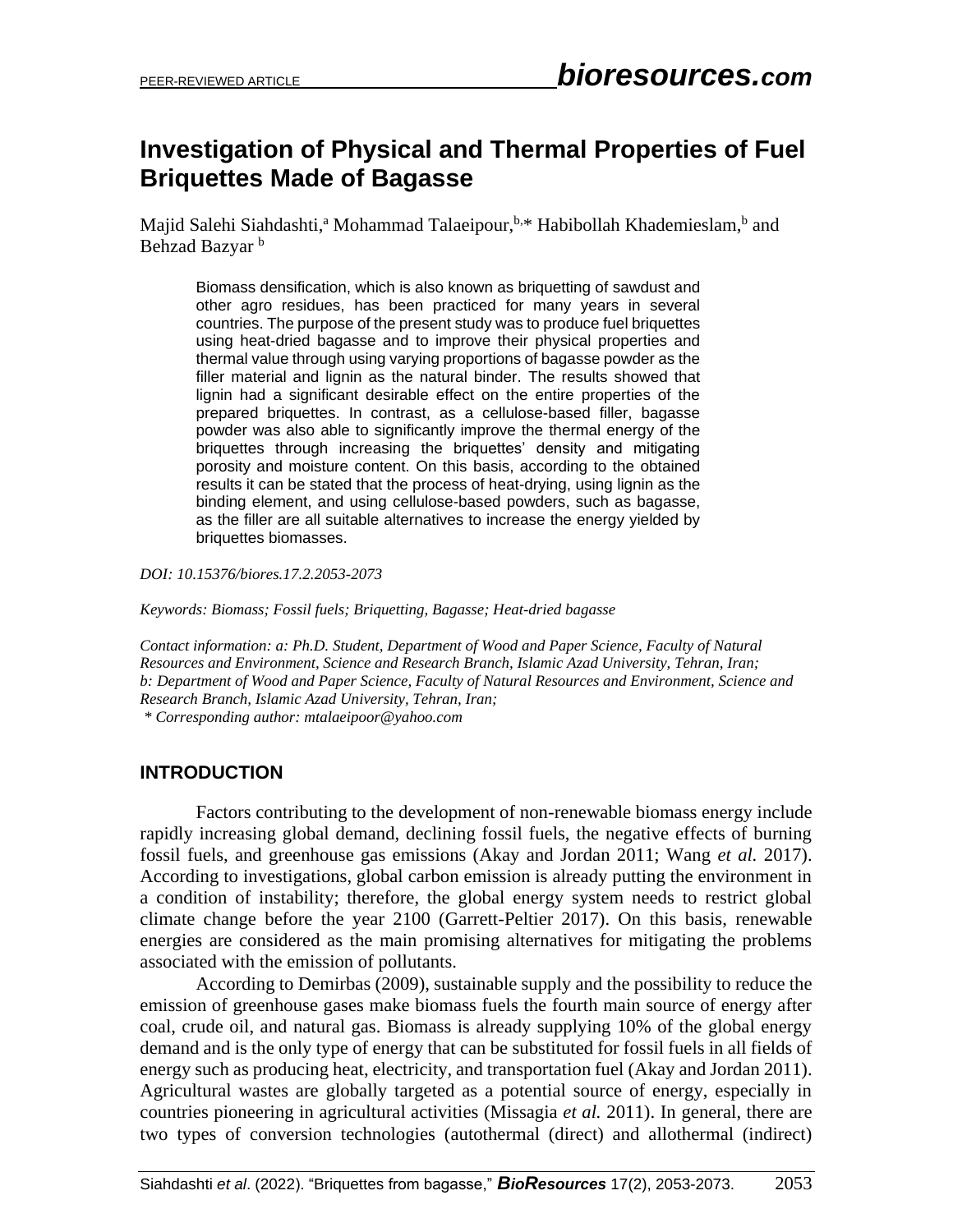gasification) that convert raw biomass into chemical materials with added value, fuels, heat, and power (Basu 2010).

However, using raw biomass is usually restricted due to issues such as high moisture content, shape and size irregularity, and low bulk density, which may cause problems in application, storage, transportation, and usage as fuel (Kaliyan and Morey 2009a). These problems can be solved through compression processes, which expand the usage of biomass in energy production. In the process of compression, pressure and heat are used to compress volumes of loose residues into briquettes or cubes of similar shape and dimensions. Compressed fuels have adequate quality, strength, and durability while facilitating subsequent operations such as application, storage, transportation, and feeding (Kaliyan and Morey 2009b).

Briquetting is a type of non-polluting technology that can prevent global warming as well as preserve forests. Briquetting is a high-pressure compression technology used to increase the density of biomass materials to enable for favorable energy production. The main constituents of agricultural waste biomass briquettes include hay, sugar cane bagasse, corn stem, coconut leaves, bran, peanut shells, and rice bran (Sharif *et al.* 2008). Once formed into briquettes, the density of biomass increases up to 900 to 1500 kg/m<sup>3</sup>, making it easily usable in conversion and open space heating systems. Under the present circumstances, potential management of wastes can initiate and sustain new fuel commerce for local economies (Tumuluru *et al.* 2010, 2012; Panwar *et al.* 2011).

Mainly there are three types of commercial briquetting systems: 1) screw press; 2) hydraulic (Bramah) press; and 3) rolling press (Felfli *et al.* 2011; Gangil 2015). One difference between the hydraulic and rolling press systems in briquetting machines is that hydraulic presses apply pressure at a specified pressure, whereas screw presses continuously apply pressure. On this basis, hydraulic presses can be suitable options associated with less procedural costs for the production of biomass briquettes. Currently, both of these techniques are used in producing briquettes from biomass materials (Singh *et al.* 2008; Tumuluru *et al.* 2010). To produce high-quality fuels, it is necessary to grasp the binding mechanisms between biomass particles in compressed products. Solid bridges are of crucial importance in biomass materials. Due to the presence of lignin and hemicellulose in biomass compounds, polymers that detach from the cell wall interact with the surrounding particles. The extreme pressure and temperature created in the process of compression soften the lignin and make it flow. Therefore, wettability, intramolecular dispersion, and entanglement of polymer chains in the neighboring fibers are enhanced. This type of binding power is crucial for the strength of the compressed biomass (Stelte *et al.* 2012). Previous studies have shown that procedural variables, such as pressure, mold temperature, and mold geometry, play the most significant roles in the compression of biomass. Moreover, other important procedural variables include moisture content, particle dimensions and shapes, and the composition of materials such as cellulose, hemicellulose, and lignin (Li and Liu 2000; Shaw 2008; Tumuluru *et al.* 2010).

In addition to the mentioned factors, briquettes' quality is significantly affected by the time interval between biomass material feeding points in the compression system and the amount of time required to complete the compression process. Results of the study conducted by Al-Widyan *et al.* (2002) showed varying the processing time between 5 and 20 s does not have any significant effect on the quality and durability of biomass briquettes. In contrast, Li and Liu (2000) reported that the processing time has a much higher effect on the durability of briquettes at low pressures compared to higher pressures. They reported that at pressures above 138 MPa, the effect of processing time becomes negligible.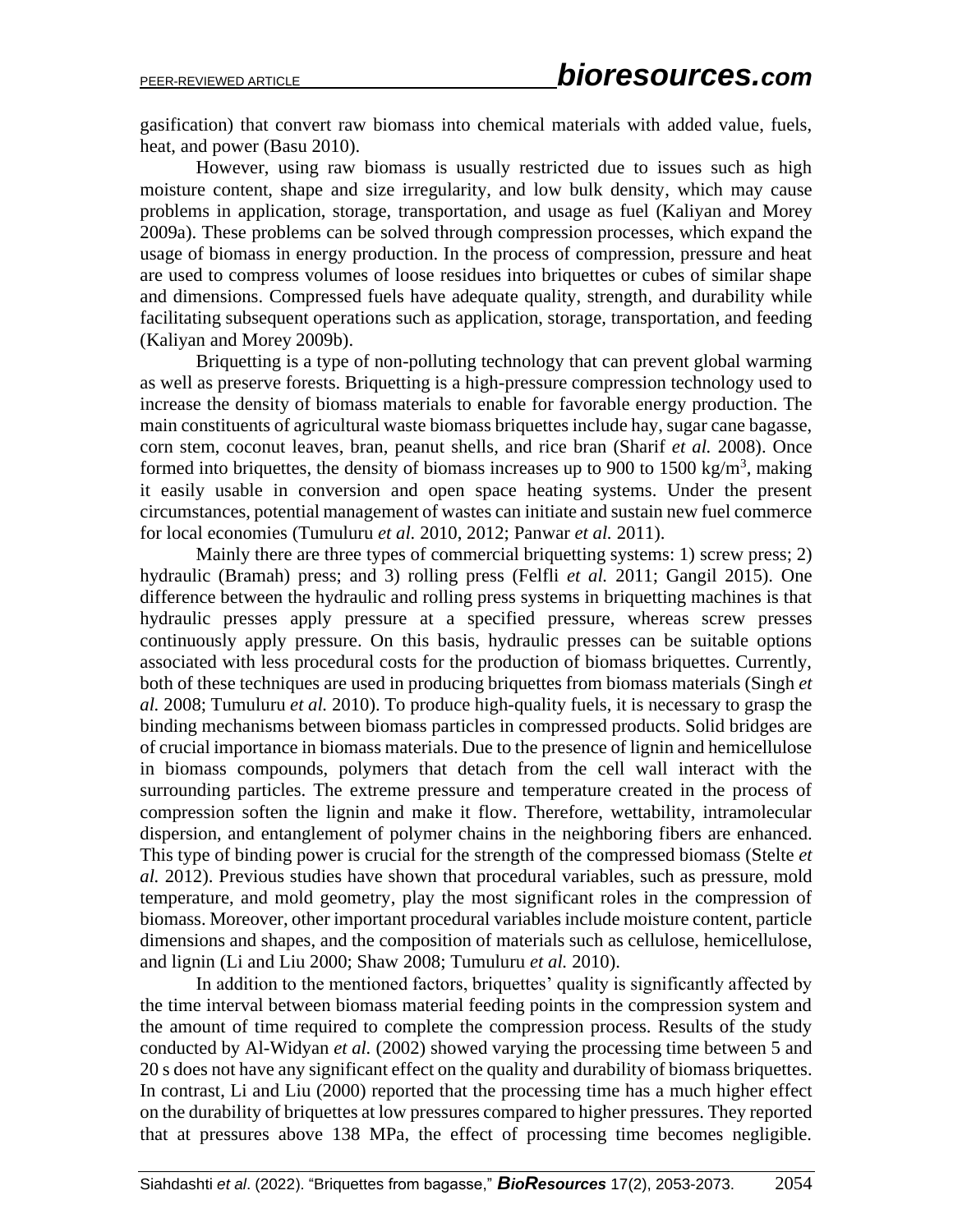Processing times of longer than 40 s have negligible effects on the density of biomass briquettes, whereas a processing time of 10 s can result in a 5% increase in the density of briquettes. However, this effect may significantly dissolve for processing times longer than 20 s. In general, depending on a variety of factors including temperature, pressure, flow rate, *etc*., processing time leaves a significant effect on the density of biomass materials (Tumuluru *et al.* 2010).

Many studies have tried to improve the quality of briquettes by modifying the biomass, and one of the most well-known of these pretreatments is the process of roasting. Throughout the process of roasting, biomass materials will be exposed to temperatures between 200 to 300 °C to modify the properties of the biomass material and obtain higherquality raw material to be used for energy production. This process is described as a form of pyrolysis in which elimination of volatiles is responsible for 80 to 90% of the overall heat-production of the materials while roughly 30% of the primary weight of the materials is lost during the roasting process (Al-Widyan *et al.* 2002). During the roasting process, active lignin zones become accessible, and the hemicellulose matrix decomposes to yield unsaturated compounds having better binding properties (Bates and Ghoniem 2012).

The moisture content of biomass is one of the most important factors effecting the performance of compression processes and energy conversion systems. Considering this, the moisture content of biomass must not exceed 15% (Chandak *et al.* 2015). For certain biomass materials, such as sugar cane bagasse, which is produced from highly moist sources, drying is a highly important phase that allows the use of the biomass as an energy source. Drying and dehumidification is a preprocessing phase required for heat-chemical conversion of biomass such as bagasse to a source of energy (Anukam *et al.* 2016a).

Selecting a proper raw material for energy production purposes depends on a variety of certain criteria such as per hectare potential efficiency, properties of the raw material, and application potentials (Kurian *et al.* 2013). Because sugarcane bagasse is potentially more available than it is used, it has become a target of interest. However, the value of bagasse as a fuel for energy production highly depends on its thermal value, which is in turn dependent on the composition of the used bagasse, its sucrose content, and especially its moisture content (Zafar 2014). A handful of studies have evaluated the pyrolysis behavior and combustion of bagasse, showing that during the pyrolysis process at the first phase, the decomposition of the hemicellulose component involves a rapid mass reduction in the bagasse; however, then lignin starts decomposing at a slower rate (Gani and Naruse 2007). The purpose of the present study was to produce fuel briquettes using heat-dried bagasse and to improve their physical properties and thermal value through using varying proportions of bagasse powder as the filler material and lignin as the natural binder.

### **EXPERIMENTAL**

#### **Materials**

#### *Bagasse*

The present study used sugar cane bagasse supplied from the city of Ahvaz, Iran to produce sugarcane bagasse briquettes. Chemical compounds in bagasse included: cellulose: 45 to 55%, hemicellulose: 20 to 25%, lignin: 18 to 24%, ash: 1 to 4%, and waxes: < 1%. The length, width and thickness of the bagasse were respectively 15 cm, 4 cm, and 1 cm (Fig. 1).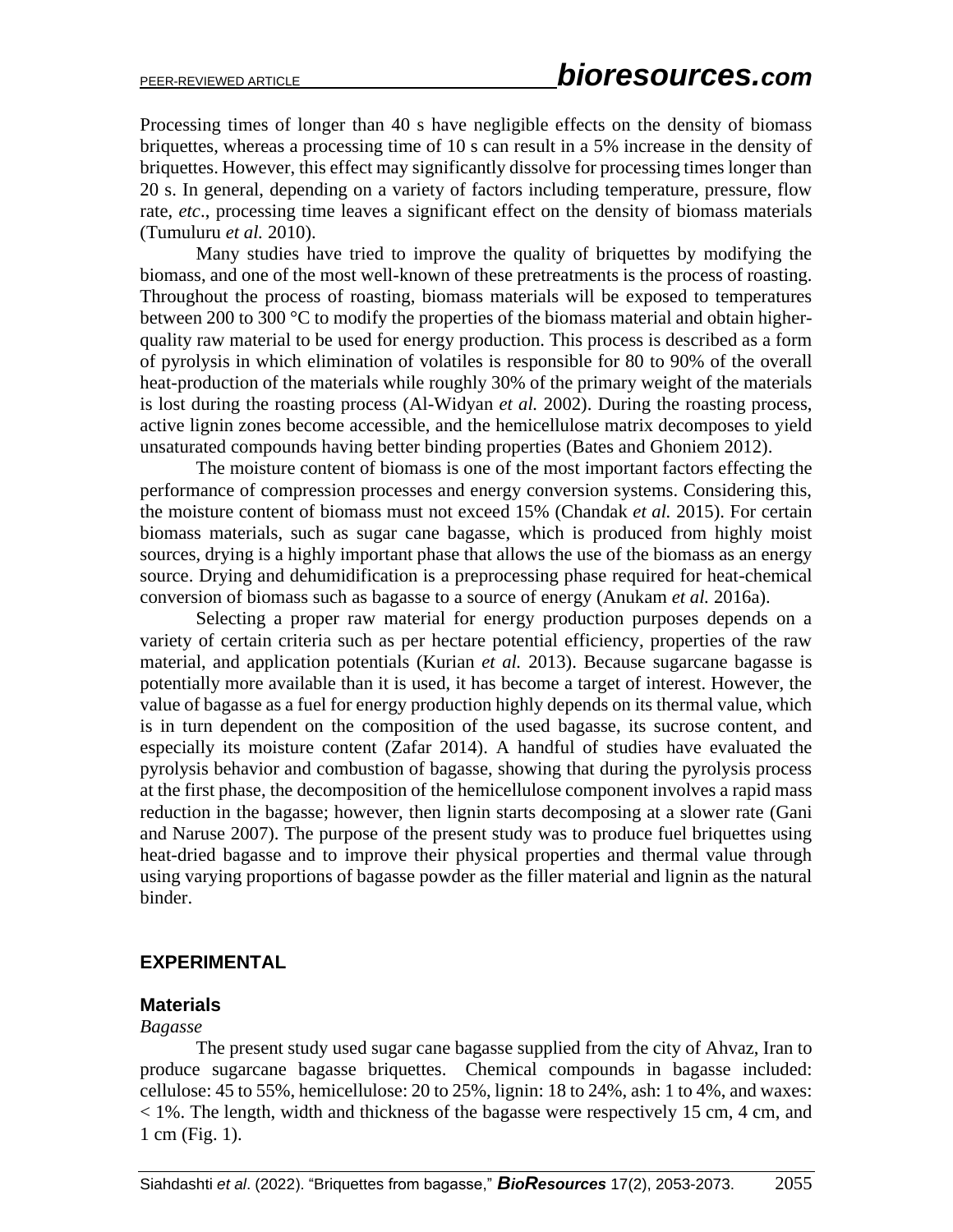

#### **Fig. 1.** Bagasse used in this research

#### *Cellulose filler*

In order to improve the heating properties of the briquettes, in the present study cellulose filler material was used as a component in production of the briquettes. The bagasse powder was produced from bagasse using an industrial mill. Bagasse contains about 40 to 50% cellulose and 25 to 35% hemicellulose.

#### *Binding element*

In the present study, lignin was used as the binding element. It was prepared using the black liquor (black liquor is the by-product from the kraft process when digesting pulpwood into paper pulp removing lignin, some of the hemicelluloses, and extractives from the wood to free the cellulose).

#### **Methods**

#### *Heat-drying the bagasse*

In order to heat-dry the bagasse, the vacuum oven in the University of Agriculture and the Natural Resources of Gorgan, Iran was used. To this end, bagasse samples were prepared in 350-g packs and subsequently were placed in the vacuum oven at a temperature of 180 °C degrees for 30 min. Once the samples were cooled and their temperature reached room temperature, the heat-dried bagasse samples were stored in plastic bags.

#### **Preparing Fuel Briquettes**

Fuel briquettes were prepared using the handmade device operating in the University of Agriculture and Natural Resources of Gorgan, Iran. The 30-g briquettes were prepared using pure bagasse and heat-dried bagasse. To this end, bagasse powder was used as the cellulose filler to improve the bulk density and calorific properties of the briquettes. It is noteworthy that the filler was added to the pure and heat-dried bagasse samples in three proportions of 10, 15, and 20% of the briquettes' weight. In contrast, to enhance the binding properties between the composing particles of the briquettes, lignin compound was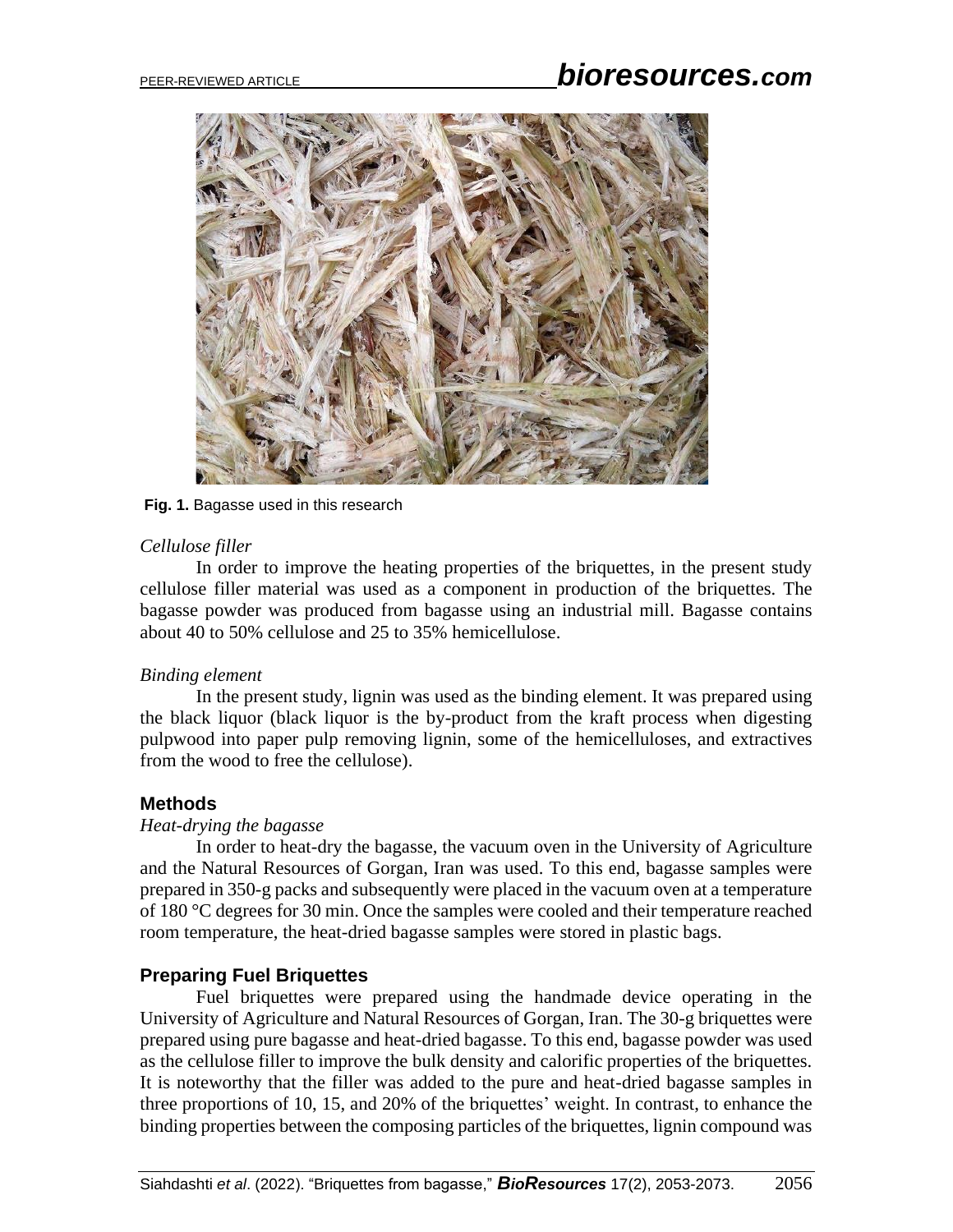added to the pure and heat-dried bagasse samples in three proportions of 2, 5, and 10% of the briquettes' weight. To produce a briquette, predetermined percentages of materials were first mixed in a container. Then the mixture was poured into the briquetting machine's mold that was preheated before the process. Afterward, the briquettes were produced in six min under the temperature of 150  $\degree$ C and pressure of 110 bars. Once the briquettes were produced, they were placed in an oven heated to 80  $^{\circ}$ C for 2 h to prevent them from cracking. Afterward, the samples were placed in zipper packs for further use in tests. It is worthy of mentioning that for each treatment, the samples were prepared in three replications.

# **Physical Tests**

#### *Bulk density*

The samples' bulk density values were measured according to the ASAE S269.41991 (R2007) (2013) standard, and the data were used to calculate densities according to Eqs. 1 and 2,

$$
V_p = \pi d^2 L
$$
  
\n
$$
\rho_p = \frac{m_p}{v_p}
$$
\n(1)

where  $V_p$  is denotes briquette density (cm<sup>3</sup>),  $\rho_p$  denotes briquette density (g/cm<sup>3</sup>),  $m_p$ denotes briquette mass (g), *d* denotes briquette diameter (cm), and *L* denotes briquette length (cm).

### **Mechanical Tests**

### *Compressive strength*

The compressive strength of briquettes was determined using a universal testing machine (INSTRON 3382) with a load cell capacity of 50 kN and a cross-head speed was 1mm/min in accordance with ASTM D2166-85.

# **Gross Calorific Value**

Converting bagasse or any other biomass material in the presence of excess oxygen releases energy in the form of heat, and this is known as the thermal value or calorific value, which is usually measured using a calorimeter (Wazeer 2017). In the present study, the calorific value of the prepared briquettes was measured according to the ASTM E711- 87 (2012) standard. It is noteworthy to mention that the calorific value of the prepared briquettes was measured using an Oxygen-Bomb calorimeter (6100 Compensated calorimeter; Parr Instrument Company, Moline, IL, USA) with a bowl pressure of 3000 kPa.

### **Ash Content**

To this end, 2 g of each sample were placed in a furnace at a temperature of 575  $\pm$ 25 °C for 3 h. The ash test result is expressed as % ash. A magnified optical examination of the ash residue is performed to determine if the ash is glass, mineral, or a combination of both. The total ash content equals the weight of the ash divided by the weight of the original sample multiplied by 100%.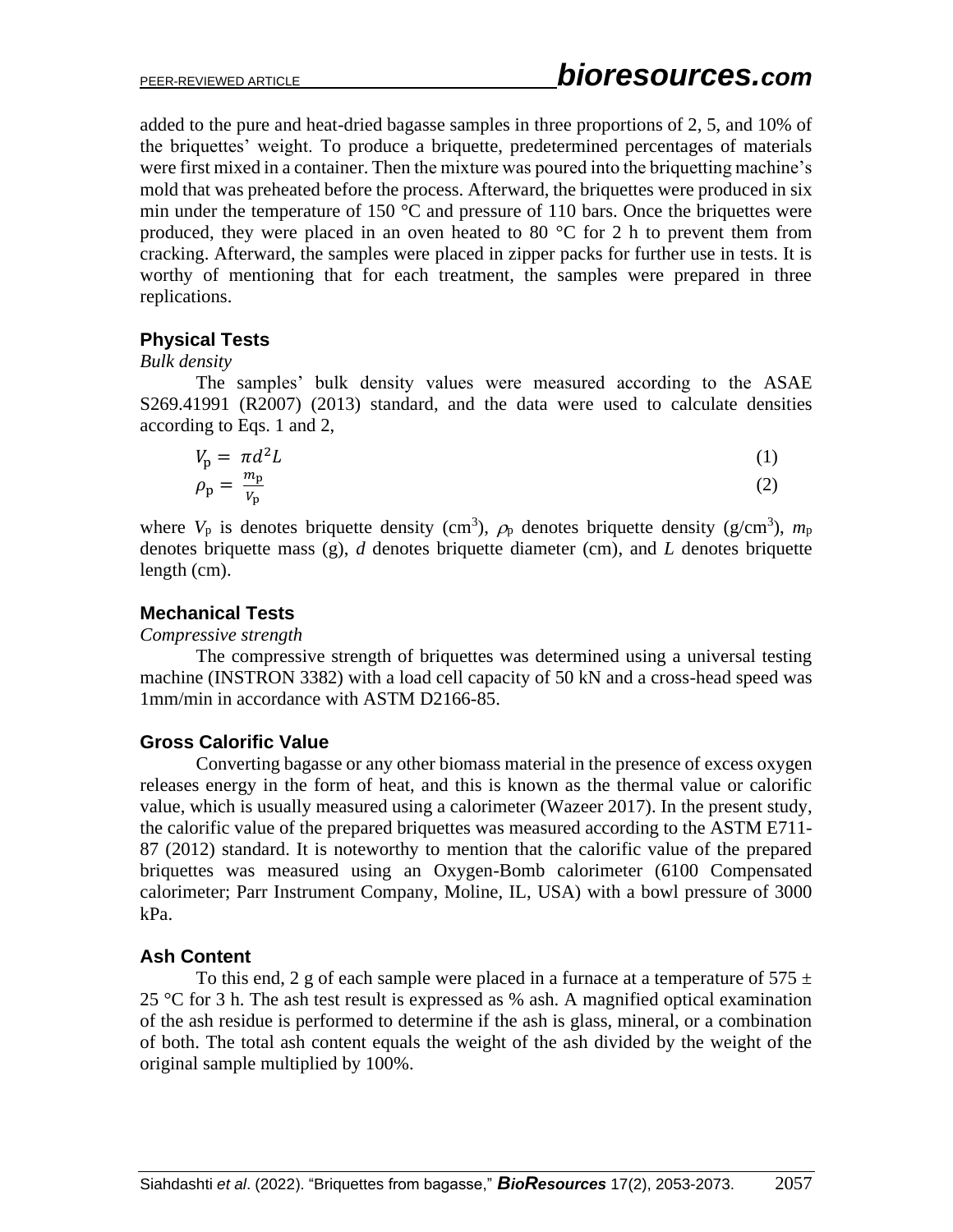#### **Percentage of Volatiles**

To this end, 1 g of dry material was placed in a furnace at the temperature of  $950 \pm$ 20 °C for 7 min according to the ASTM method D3175-11. The amount of volatiles in the briquettes was calculated through the following formula:

Volatiles% =  $((\text{Primary weight} - \text{ash weight}) / \text{primary weight}) \times 100$  (2)

#### **Fixed Carbon**

Fixed carbon is referred to as the combustible solid remaining of material after the extraction of volatiles. This property was calculated through the following formula:

Fixed Carbon =  $100\%$  - (Ash% + Volatiles% + Moisture%) (3)

#### **Final Composition of the Treatments**

Table 1 shows the final treatment compositions.

| No.            | Treatments                                   | No. | Treatments                                              |
|----------------|----------------------------------------------|-----|---------------------------------------------------------|
| 1              | Bagasse                                      | 17  | Heat-dried bagasse                                      |
| $\overline{2}$ | Bagasse + 2% lignin                          | 18  | Heat-dried bagasse + 2% lignin                          |
| 3              | Bagasse + 5% lignin                          | 19  | Heat-dried bagasse + 5% lignin                          |
| 4              | Bagasse + 10% lignin                         | 20  | Heat-dried bagasse + 10% lignin                         |
| 5              | Bagasse + 10% bagasse powder                 | 21  | Heat-dried bagasse + 10% bagasse<br>powder              |
| 6              | Bagasse + 10% bagasse powder + 2%<br>lignin  | 22  | Heat-dried bagasse + 10% bagasse<br>powder + 2% lignin  |
| $\overline{7}$ | Bagasse + 10% bagasse powder + 5%<br>lignin  | 23  | Heat-dried bagasse + 10% bagasse<br>powder + 5% lignin  |
| 8              | Bagasse + 10% bagasse powder +<br>10% lignin | 24  | Heat-dried bagasse + 10% bagasse<br>powder + 10% lignin |
| 9              | Bagasse + 15% bagasse powder                 | 25  | Heat-dried bagasse + 15% bagasse<br>powder              |
| 10             | Bagasse + 15% bagasse powder + 2%<br>lignin  | 26  | Heat-dried bagasse + 15% bagasse<br>powder + 2% lignin  |
| 11             | Bagasse + 15% bagasse powder + 5%<br>lianin  | 27  | Heat-dried bagasse + 15% bagasse<br>powder + 5% lignin  |
| 12             | Bagasse + 15% bagasse powder +<br>10% lignin | 28  | Heat-dried bagasse + 15% bagasse<br>powder + 10% lignin |
| 13             | Bagasse + 20% bagasse powder                 | 29  | Heat-dried bagasse + 20% bagasse<br>powder              |
| 14             | Bagasse + 20% bagasse powder + 2%<br>lignin  | 30  | Heat-dried bagasse + 20% bagasse<br>powder + 2% lignin  |
| 15             | Bagasse + 20% bagasse powder + 5%<br>lignin  | 31  | Heat-dried bagasse + 20% bagasse<br>powder + 5% lignin  |
| 16             | Bagasse + 20% bagasse powder +<br>10% lignin | 32  | Heat-dried bagasse + 20% bagasse<br>powder + 10% lignin |

#### **Table 1.** The Final Compositions of the Treatments

### **Statistical Analyses**

Evaluating the significance of average values obtained in the present study was completed using the Duncan test (95% confidence). To this end, the SPSS 16.0 software (SPSS, Chicago, IL, USA) was used. In this test, the effects of the above mentioned 32 different treatments (bagasse, heat-dried bagasse, bagasse combined with bagasse powder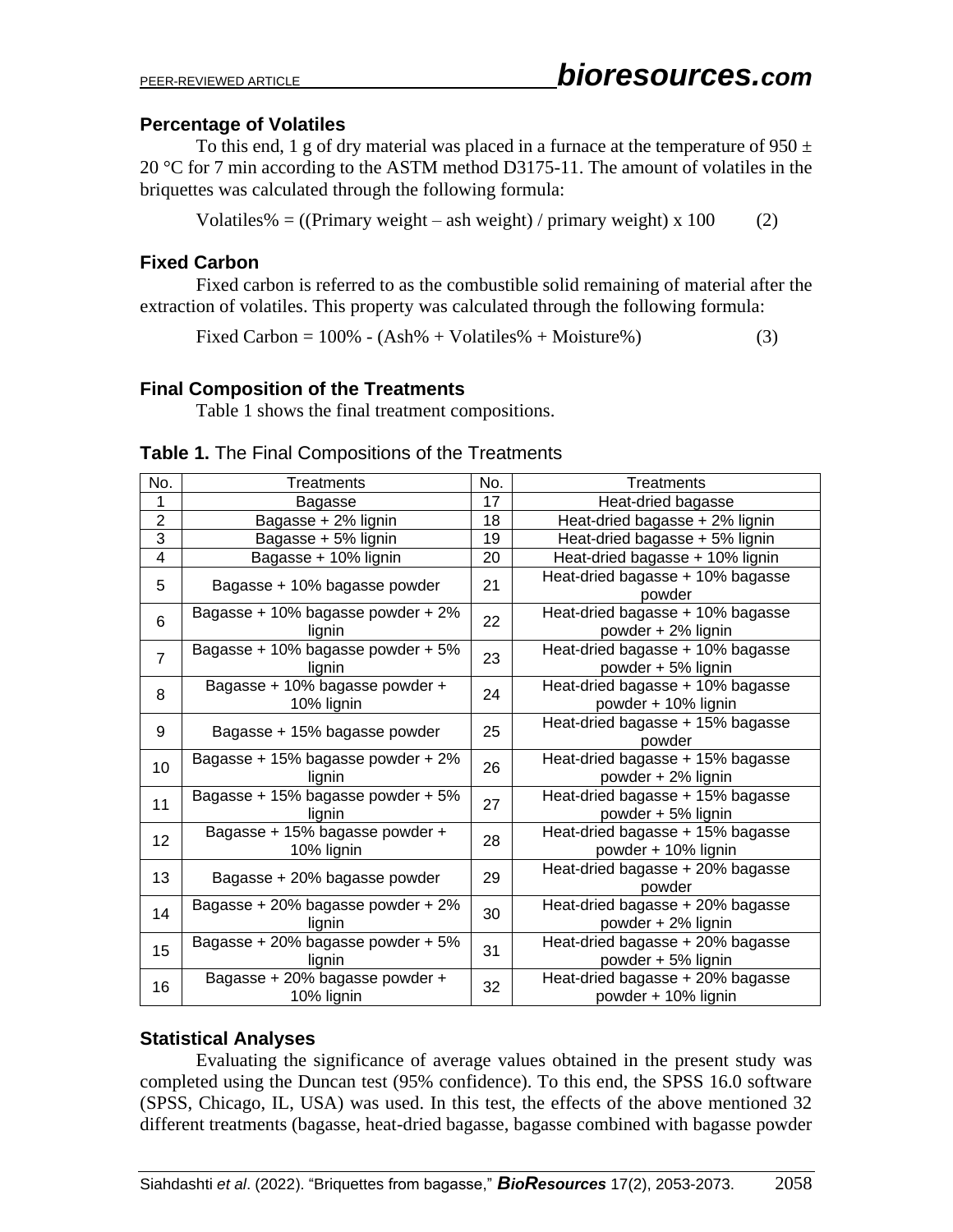and lignin in three different proportions, and heat-dried bagasse combined with bagasse powder and lignin in three different proportions) were recorded and compared against a control sample.

# **RESULTS AND DISCUSSION**

### **Physical Tests**

*Bulk density: Heat-dried bagasse vs. pure bagasse*

Figure 2 shows the changes in the density of briquettes made out of bagasse and heat-dried bagasse mixed with varying amounts of bagasse powder and lignin. Results of statistical analysis (Table 1) show that the differences between the treatments were significant.



**Heat-dried bagasse Bagasse** 

**Fig. 2.** Density changes in briquettes made out of bagasse and heat-dried bagasse (letters on each column indicate Duncan's grouping at the 99% level of confidence)

**Table 2.** Variance Analysis Pointing to Density Differences Between Different **Briquettes** 

|            | Sum of<br>Squares | df | Average<br><b>Squares</b> | F-value | Sig.  |
|------------|-------------------|----|---------------------------|---------|-------|
| Intergroup | 0.011             | 31 | 0.000                     | 36,0679 | 0.000 |
| Intragroup | 0.000             | 64 | 0.000                     |         |       |
| Total      | 0.011             | 95 |                           |         |       |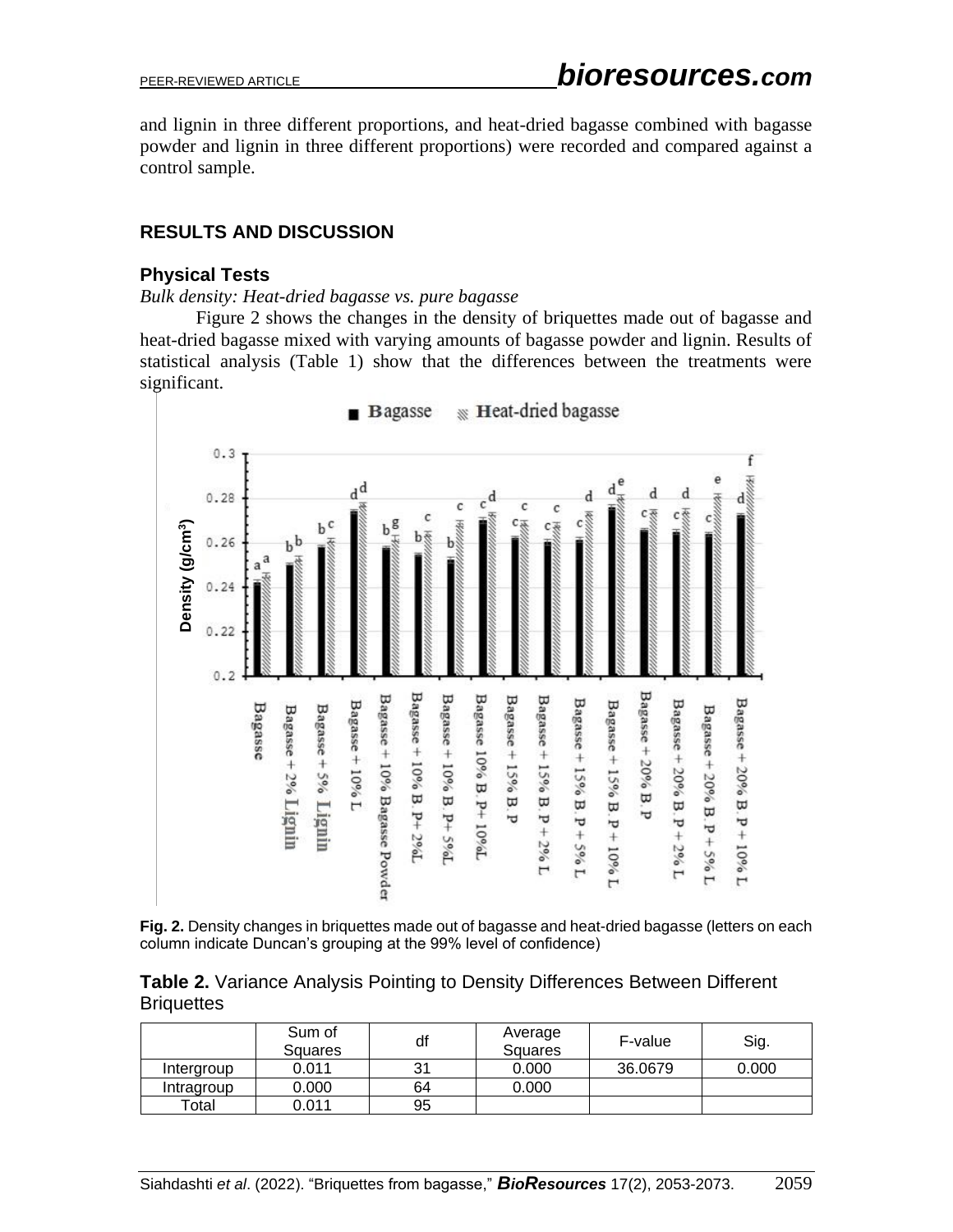As shown in Fig. 2, roughly in all treatments involving heat-dried bagasse, the bulk density of the produced briquettes was higher. During the roasting phase, active lignin sites become accessible, and the hemicellulose matrix decomposes to form unsaturated compounds with better binding properties. This results in increased binding, and subsequently increases the density of the yielded briquettes (Wei *et al.* 2013). While investigating the effect of lignin on the bulk density of the briquettes, it was observed that for both types of used bagasse, as the percentage of added lignin increased from 0 to 10%, the bulk density of the produced briquettes increased significantly; this was also verified by the results of statistical analysis. In the present study, lignin was used as a binding element. Results showed that lignin is a suitable binder, resulting in increased density of the produced briquettes (Yank *et al.* 2016; Olugbade *et al.* 2019). The results of the present study were consistent with the findings of many other scholars including Muazu and Stegemann (2015). They reporting that increased lignin presence as the binding element results in increased bulk density of the resulting briquettes. In contrast, statistical findings have revealed that the presence of bagasse powder as the filler material in the construct of briquettes had significant effects on the briquettes' bulk density. This finding was irrespective of the type of bagasse (pure and heat-dried). Thus, increased amount of bagasse powder will result in higher bulk density; however, the increase in heat-dried bagasse is more significant compared to normal bagasse. Moreover, milling causes some of the lignin material to decompose while also expanding the specific surface area and improving the particles' binding properties. This increases the number of contact points that interconnect the particles through the process of compression, ultimately yielding higher-density briquettes (Anukam *et al.* 2014).

# **Moisture Content**

#### *Heat-dried bagasse vs. pure bagasse*

Figure 3 illustrates the changes in different briquettes. As shown, the roasting process had a significant effect on the final moisture content of the prepared briquettes in a way that, the results of statistical analyses show that in almost all treatments, the moisture content of the briquettes made out of heat-dried bagasse was significantly lower than that of the briquettes made of pure bagasse (Table 3). During the process of roasting, the moisture content of the bagasse samples descended to values as low as 1%, which represents a roughly 3% difference relative to pure bagasse, which was a significant initial difference. In contrast, throughout the process of roasting at temperatures as high as 160 °C, thermal condensation involves certain chemical reactions. The hemicellulose content of the biomass is strongly affected by decomposition reactions that occur during roasting; therefore, it is clear that by preserving the cellulose and lignin, which is equal to preserving the majority of the energy of biomass, one can mitigate the wettability properties (Anukam *et al.* 2016b). These two reasons can account for the difference in the moisture content of briquettes made out of heat-dried bagasse and pure bagasse. Investigating the effect of lignin amount on the final moisture content of prepared briquettes showed that irrespective of the used bagasse type, as the amount of lignin increased the final moisture content of the briquettes increased as well in a way that, for briquettes made out of normal/pure bagasse a 10% increase in lignin amount caused the moisture content to leap from 4.4% to 5.6%; while for briquettes made out of heat-dried bagasse, an identical increase in the lignin amount caused a leap in moisture content from 3.3% to 4.8%. The results of this section of the present study are consistent with findings obtained by Kaliyan and Morey (2009a). Furthermore, Muazu and Stegemann (2015) reported that the increased presence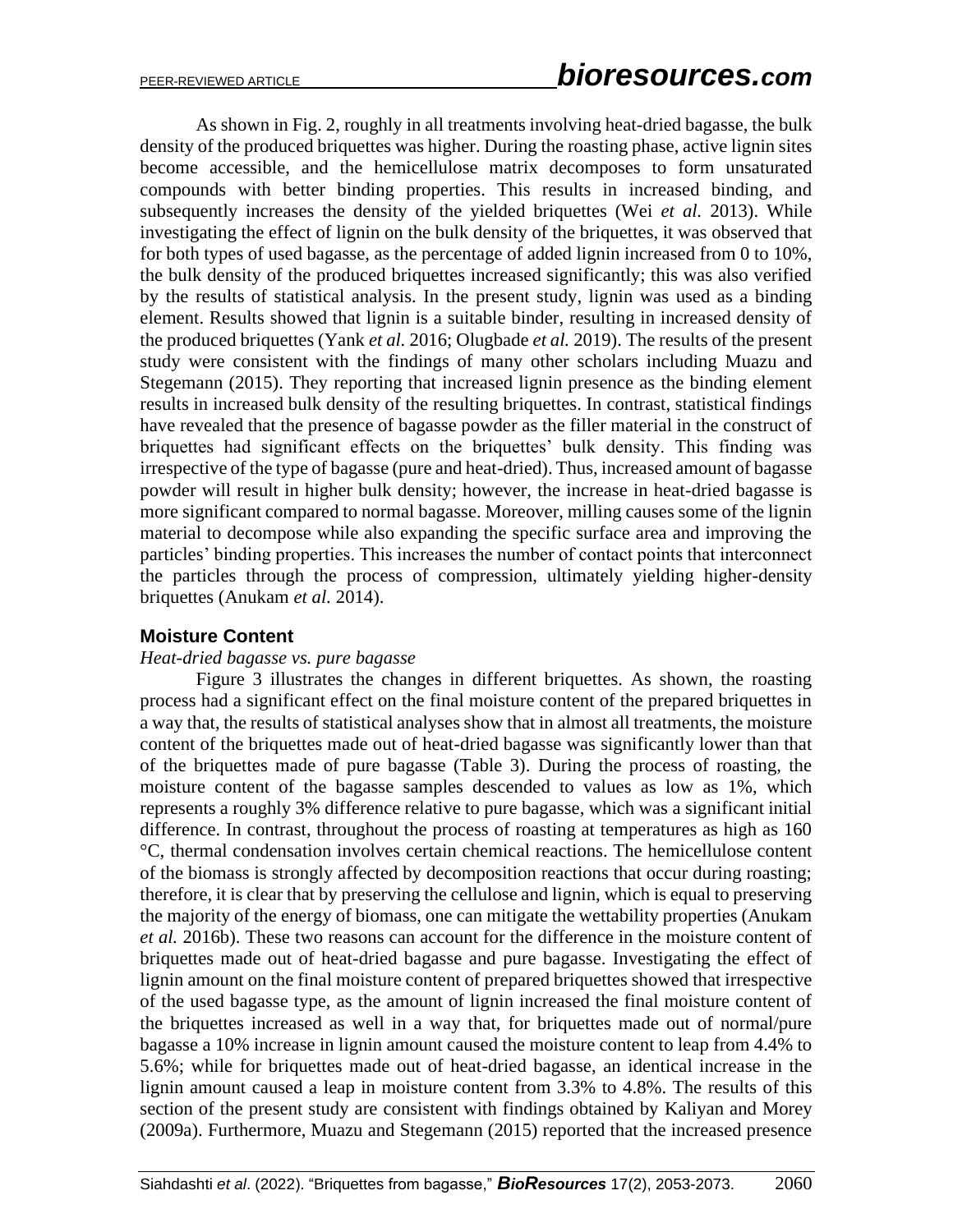of binders in the structure of briquettes results in increased porosity and moisture content. Figure 3 shows that adding 10% of bagasse powder to the construct of the briquettes as the filler material increased moisture content by 1%; however, increasing the amount of bagasse powder beyond this point did not result in any significant moisture content change. The reason for this observation can be bound to the fineness of the particles, which causes them to fill in the pores of the briquettes, thus decreasing their water-wettability.



**Fig. 3.** Moisture content (%) of briquettes made out of bagasse and heat-dried bagasse (letters on each column indicate Duncan's grouping at the 99% level of confidence)

|                             | <b>Table 3.</b> Variance Analysis Pointing to Moisture Content Differences Between |  |  |  |
|-----------------------------|------------------------------------------------------------------------------------|--|--|--|
| <b>Different Briquettes</b> |                                                                                    |  |  |  |

|                  | Sum of<br><b>Squares</b> | df | Average<br><b>Squares</b> | F-value | Sig.  |
|------------------|--------------------------|----|---------------------------|---------|-------|
| Intergroup       | 30.636                   | 31 | 0.988                     | 95.388  | 0.000 |
| Intragroup       | 0.663                    | 64 | 0.010                     |         |       |
| $\mathsf{Total}$ | 31.299                   | 95 |                           |         |       |

### **Mechanical Tests**

*Compressive strength (%)- Heat-dried bagasse vs. pure bagasse*

Figure 4 displays the results of comparing the compressive strength of briquettes made of heat-dried bagasse against that of briquettes made of the default (normal) bagasse. A glance at this figure makes it clear that the compressive strength of briquettes made out of normal bagasse under all treatments was higher than the compressive strength recorded for heat-dried bagasse. During roasting, the biomass loses its hardness due to the collapse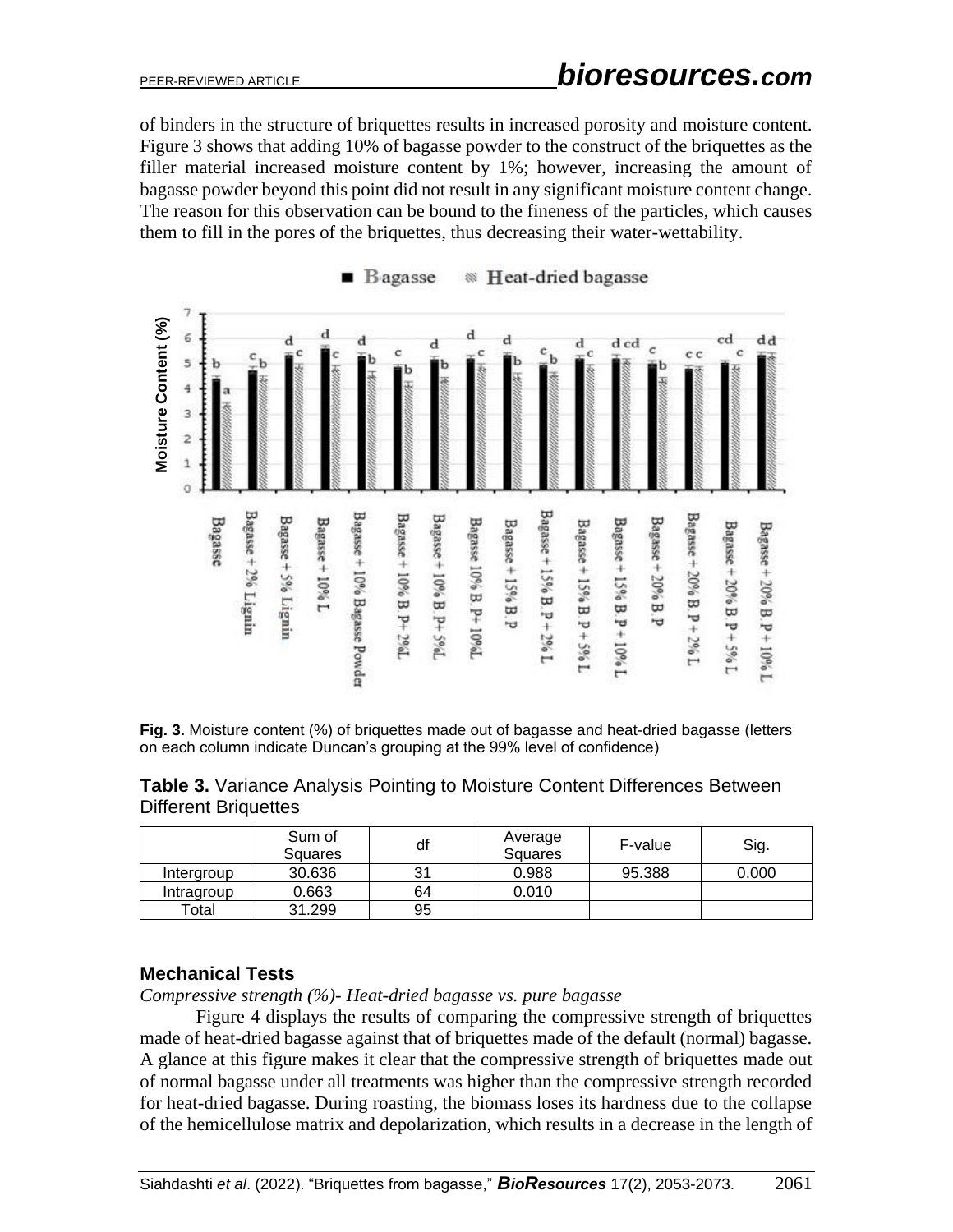fibers (Anukam *et al.* 2016a). In contrast, considering that during roasting, a significant number of OH groups present in the fibrous structure of bagasse get eliminated, resulting in a decrease in the number of bindings between the constituent particles. These two events, namely the shortening of cellulose chains and loss of ability to create hydrogen bonds, result in a decrease in the overall compressive strength of briquettes. Investigating the performance/efficiency of lignin as a binding element in the construct of briquettes concludes with results of statistical analyses, as shown in Table 4. It is apparent that the difference caused due to different lignin amounts was significant. Figure 4 shows that irrespective of the used bagasse type, as the percentage of lignin was increased, a subsequent increase was recorded in compressive strength in a way that, for briquettes made of normal bagasse, adding 2, 5, and 10% of lignin resulted in respectively 490, 540, and 590 KN/m<sup>2</sup> values for compressive strength. In contrast, for briquettes made of heatdried bagasse, adding the same amount of lignin respectively resulted in 250, 360, and 460  $KN/m<sup>2</sup>$  compressive strength values.



**Fig. 4.** Compressive strength of briquettes made out of bagasse and heat-dried bagasse (letters on each column indicate Duncan's grouping at the 99% level of confidence)

|                                     |  |  | <b>Table 4.</b> Variance Analysis Pointing to Compressive Strength Differences |
|-------------------------------------|--|--|--------------------------------------------------------------------------------|
| <b>Between Different Briquettes</b> |  |  |                                                                                |

|            | Sum of<br>Squares | df | Average<br>Squares | F-value | Sig.  |
|------------|-------------------|----|--------------------|---------|-------|
| Intergroup | 1638553.948       | 31 | 52856.579          | 200.597 | 0.000 |
| Intragroup | 16863.784         | 64 | 263.497            |         |       |
| Total      | 1655417.732       | 95 |                    |         |       |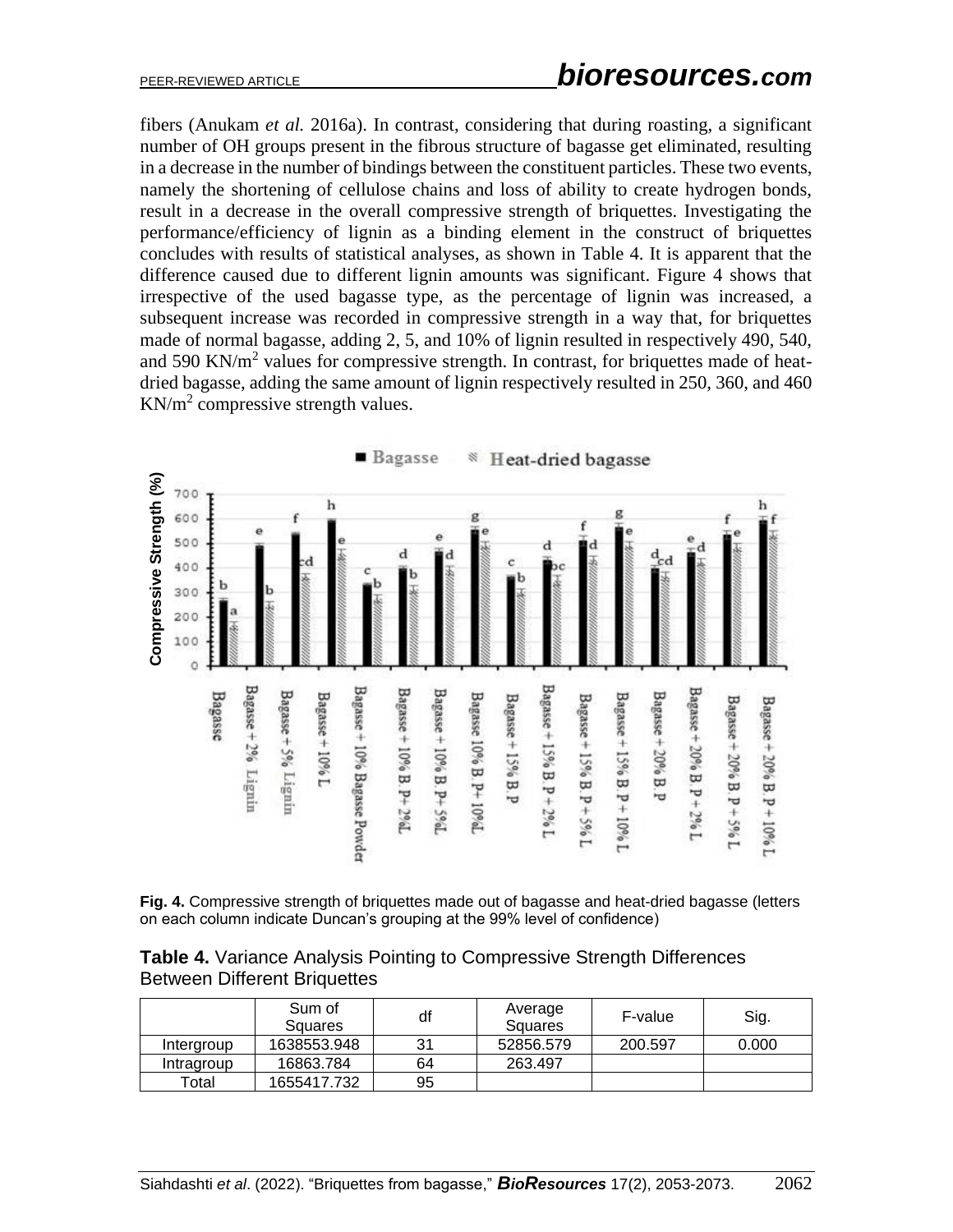Results show that the effect on compressive strength left by lignin as a binding element is more desirable for proportions of 2 and 5% for normal bagasse; however, for the proportion of 10%, the effect was the same for both bagasse types. Lignin is an aromatic polymer lacking any crystal structure or any fixed melting point that starts to soften, melt, and liquefy at high temperatures. This plastic transformation in lignin accompanied by applying pressure causes the lignin and cellulose to bind and solidify (Sharif *et al.* 2008; Olugbade *et al.* 2019). Therefore, increasing the number of binding points within the fibrous structure of briquettes results in increased overall compressive strength.

Yet another variable in the present study was using bagasse powder as a filler material. In Fig. 4 it can be seen that using bagasse powder as a filler material in the formulation of briquettes significantly increased the overall compressive strength of the final briquettes. For briquettes made out of normal bagasse, adding 10% of bagasse powder caused a leap in compressive strength from 270 to 333 KN/m<sup>2</sup>, showing a 63-unit increase. This was while adding 15% of bagasse powder did not result in significantly different results; however, adding 20% of bagasse powder further increased the compressive strength to 397 KN/ $m^2$ . The increase in compressive strength caused by bagasse powder can be on the one hand associated with increased available OH groups, which in turn results in more binding points, or on the other hand, associated with reduced porosity of briquette structure that in turn results in increased density. Results of statistical analyses showed that the increase in compressive strength achieved by adding bagasse powder to briquettes made of heat-dried bagasse was significantly higher than in briquettes made of normal bagasse. This finding can be attributed to an increase of OH groups, which in turn, results in more binding points in briquettes made of heat-dried bagasse against briquettes made of normal bagasse. In briquettes made of normal bagasse, a portion of the lignin was involved with bagasse production while another portion was engaged with the bagasse powder, while in briquettes made of heat-dried bagasse, a large portion of the added lignin engaged with the bagasse powder present in the composition of the briquette.

### **Calorific Value**

#### *Heat-dried bagasse vs. pure bagasse*

The findings regarding the calorific value of the briquettes that are the most important characters are shown in Fig. 5. The results of statistical analyses, as shown in Table 5, indicate a significant difference in the calorific value of different briquettes. Figure 5 shows that for all treatments, the briquettes made of heat-dried bagasse had higher calorific values compared to briquettes made of normal bagasse. During the process of roasting, the formation of H<sub>2</sub>O, CO, and CO<sub>2</sub> depleted the N<sub>2</sub> and H<sub>2</sub> content of the fibrous structure of bagasse, resultantly elevating the C content of heat-dried bagasse's fibers against normal bagasse. Because a briquette's calorific value is directly related to the carbon content of the fibrous structure of its constituent fibers, the calorific value, carbon content, and  $O_2$  and  $H_2$  number of briquettes made of heat-dried bagasse will be significantly higher than in briquettes made of normal bagasse (Tumuluru *et al.* 2010; Anukam *et al.* 2016a,b).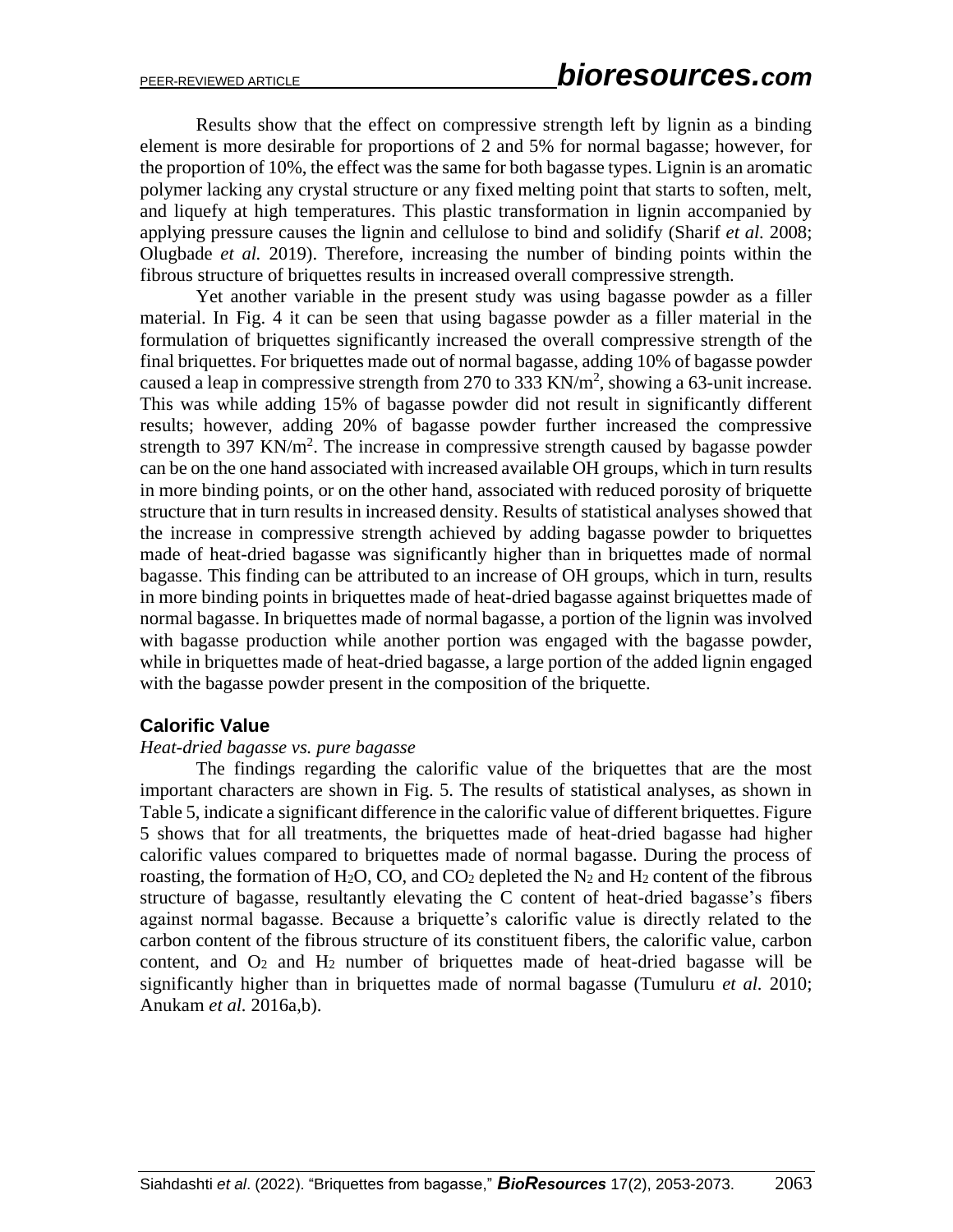

**W** Heat-dried bagasse Bagasse

**Table 5.** Variance Analysis Pointing to Calorific Value Differences Between Different Briquettes

**Fig. 5.** Calorific value of briquettes made out of bagasse and heat-dried bagasse (letters on each

|            | d١ |       |
|------------|----|-------|
| Intergroup | 31 | ი იიი |
| Intragroup | ۹4 | 0.000 |
| Total      | לנ | n nnn |

column indicate Duncan's grouping at the 99% level of confidence)

Investigating the effect of lignin on briquettes' calorific value revealed that as the percentage of lignin in the fibrous structure of the briquettes increased, the calorific value of briquettes made of both heat-dried and normal bagasse increased proportionally. In general, different studies report that binders increase briquettes' calorific value by increasing their density (Tamilvanan 2013). Results of statistical analyses show that the effect of lignin was almost similar for both types of briquettes, and as the lignin content increased, thermal value increased too. In addition to the positive effect of lignin on density, this increase can also be associated with the relatively high calorific value of lignin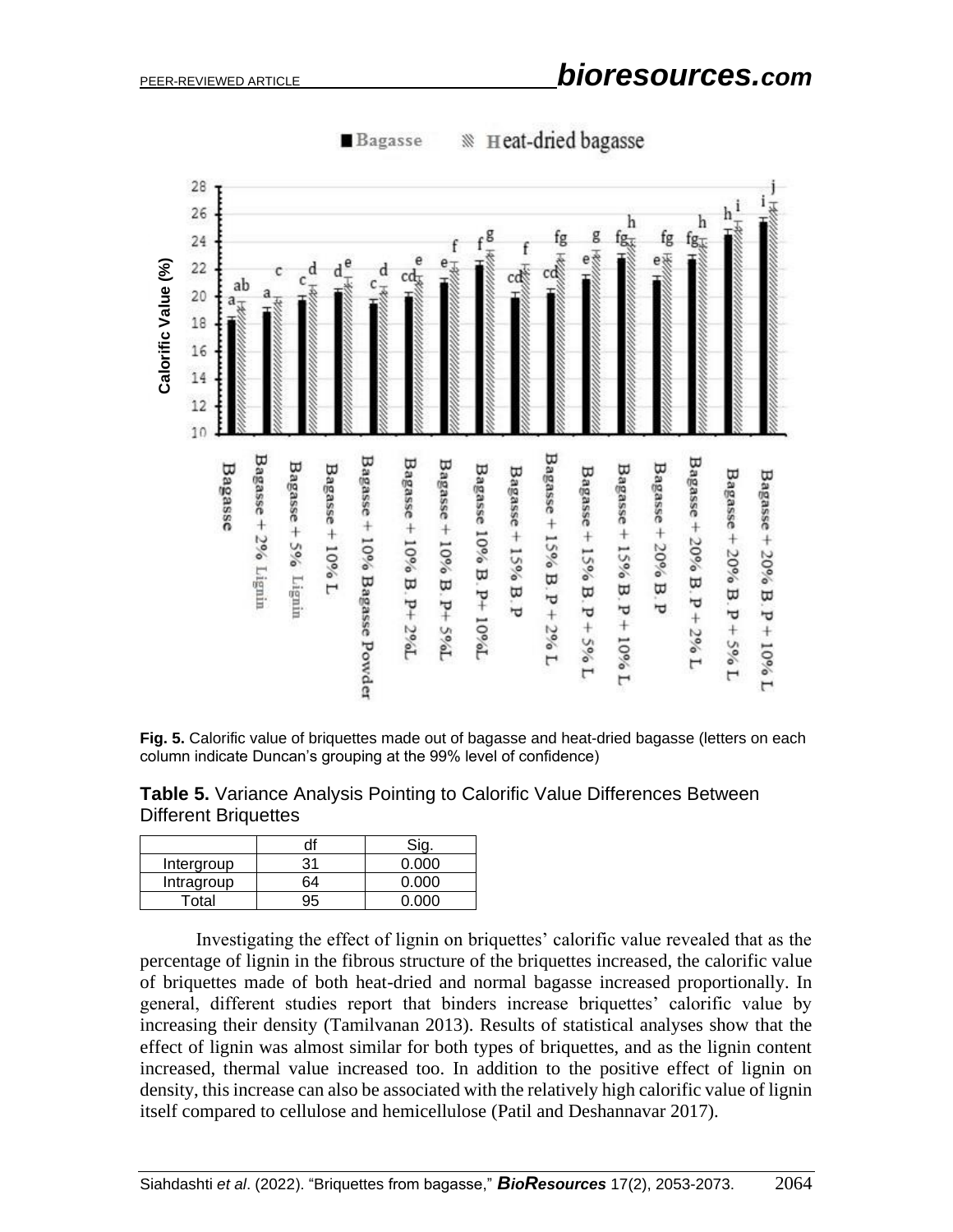Figure 5 shows that using bagasse powder as a filler material was significantly effective relative to the calorific value of the final briquettes. As shown by the results, using 10, 15, and 20% of bagasse powder in briquettes made of normal bagasse, respectively resulted in 1.19, 1.66, and 3.56 MJ/kg increases in calorific value; whereas, adding the same amounts of bagasse powder to briquettes made of heat-dried bagasse led to respectively 1.16, 2.70, and 2.90 MJ/kg increases in calorific value. Therefore, it can be stated that the efficiency of bagasse powder in increasing the calorific value was much higher in briquettes made of heat-dried bagasse compared to ones made of normal bagasse. A briquette's calorific value is closely related to its density. Because bagasse powder particles are much finer than bagasse fibers and can fill the pores in the structure of briquettes, they effectively increase the briquettes' density. Moreover, in heat-dried bagasse, the lignin content is higher than cellulose and hemicellulose contents and resultantly the carbon content will be higher as well. All these characteristics coupled with each other will further increase the calorific value of briquettes made of heat-dried bagasse in a way that, concerning Fig. 5, the highest recorded calorific value of 26.6 MJ/kg pertains to the briquettes made of heat-dried bagasse and contained 20% bagasse powder and 10% lignin.

### **Ash Content**

#### *Heat-dried bagasse vs. pure bagasse*

Figure 6 depicts the findings on the ash content of prepared briquettes. As shown in Table 6, the results of the statistical analyses showed that the difference in ash content of different briquettes was significant. As shown in Fig. 6, the ash content difference between briquettes made of heat-dried and normal bagasse was relatively high in a way that, for pure briquettes lacking additives, the ash content of briquettes made of normal bagasse was about 1% lower than briquettes made of heat-dried bagasse. In the roasting process, as the process temperature rises, the amount of ash will rise too, which is due to mass reduction at the time of the temperature increase. This leads to the accumulation of high densities of metallic elements. High ash content in biomass materials is usually associated with a high density of metallic elements in the biomass, and similarly, the density of mineral elements is also affected by thermal treatment of biomass (Xue *et al.*  2014). In the briquetting industry, ash content is an unwanted property because ashes will contain high amounts of unburned carbon, which not only bears disposal problems and emits additional pollutants, but also may trigger certain technical challenges such as accumulation, sedimentation, and surplus occurrence (Srivastava *et al.* 2006; Batra *et al.*  2008). Results show that adding lignin to briquettes' composition as a binding material also increases the ash content, and the increasing trend keeps consistent as more lignin is added. In fact, with a 10% addition of lignin to the composition, the ash content of normal and heat-dried bagasse samples increased 2.51 and 2.12%, respectively. Some studies report that among the main constituents of fibers, which are cellulose, hemicellulose, and lignin, lignin contains the highest ash content, and this could be the reason why the ash content was higher in briquettes containing lignin binders (Stefanidis *et al.* 2014; Zhao *et al.* 2017). In contrast, throughout the roasting process, the amount of lignin present in the fibers increases as a result of the depletion of cellulose and hemicellulose content of the fibers, which itself can be yet another reason for the high ash content of briquettes made of heat-dried bagasse, compared to ones made of normal bagasse. In Fig. 6 it can be seen that compared to the effect of lignin; bagasse powder has a way less significant effect on the ash content of briquettes. The results of statistical analyses show that adding 10% of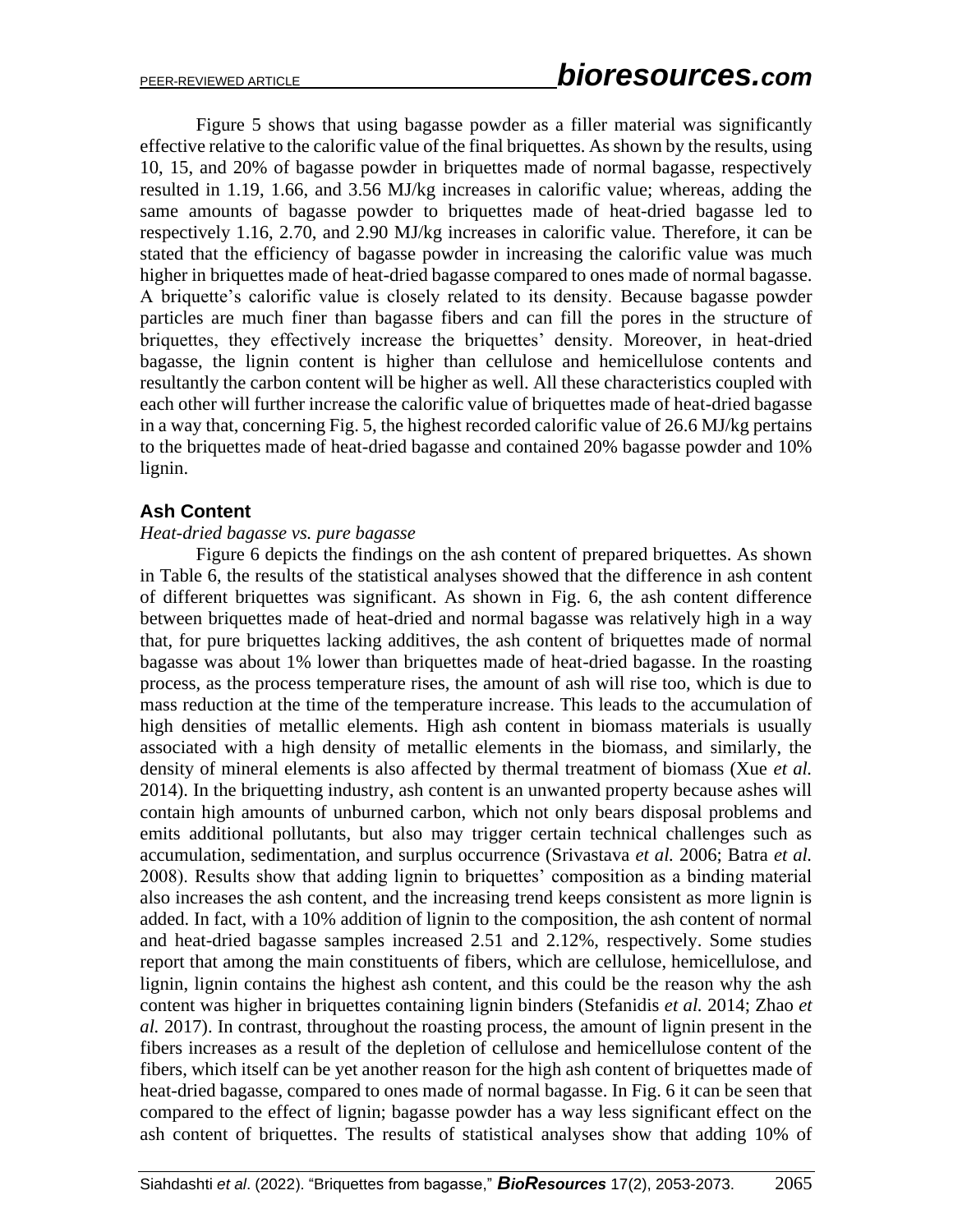bagasse powder did not leave any significant effect on the ash content of briquettes; however, adding 15 and 20% of bagasse powder did have a significant positive effect on the ash content of briquettes irrespective of their type. Based on the results, the highest ash content was recorded as 8.34% and was associated with the briquettes made of heat-dried bagasse and containing 20% of bagasse powder and 10% of lignin. Some studies report that an ash content higher than 6% of the total weight of biomass is not desirable, restricting its applicability, especially for gas production (Anukam *et al.* 2015). Therefore, this property can cause limitations on the use of lignin in briquetting as a binding element.



**Example 3** Heat-dried bagasse **Bagasse** 

**Fig. 6.** Ash content of briquettes made out of bagasse and heat-dried bagasse in the face of different treatments (letters on each column indicate Duncan's grouping at the 99% level of confidence)

|                             | Table 6. Variance Analysis Pointing to Ash Content Differences Between |  |  |
|-----------------------------|------------------------------------------------------------------------|--|--|
| <b>Different Briquettes</b> |                                                                        |  |  |

| Intergroup |    | റ റററ |
|------------|----|-------|
| Intragroup | ລ4 | റ റററ |
| Total      | ٠ŀ | n nnn |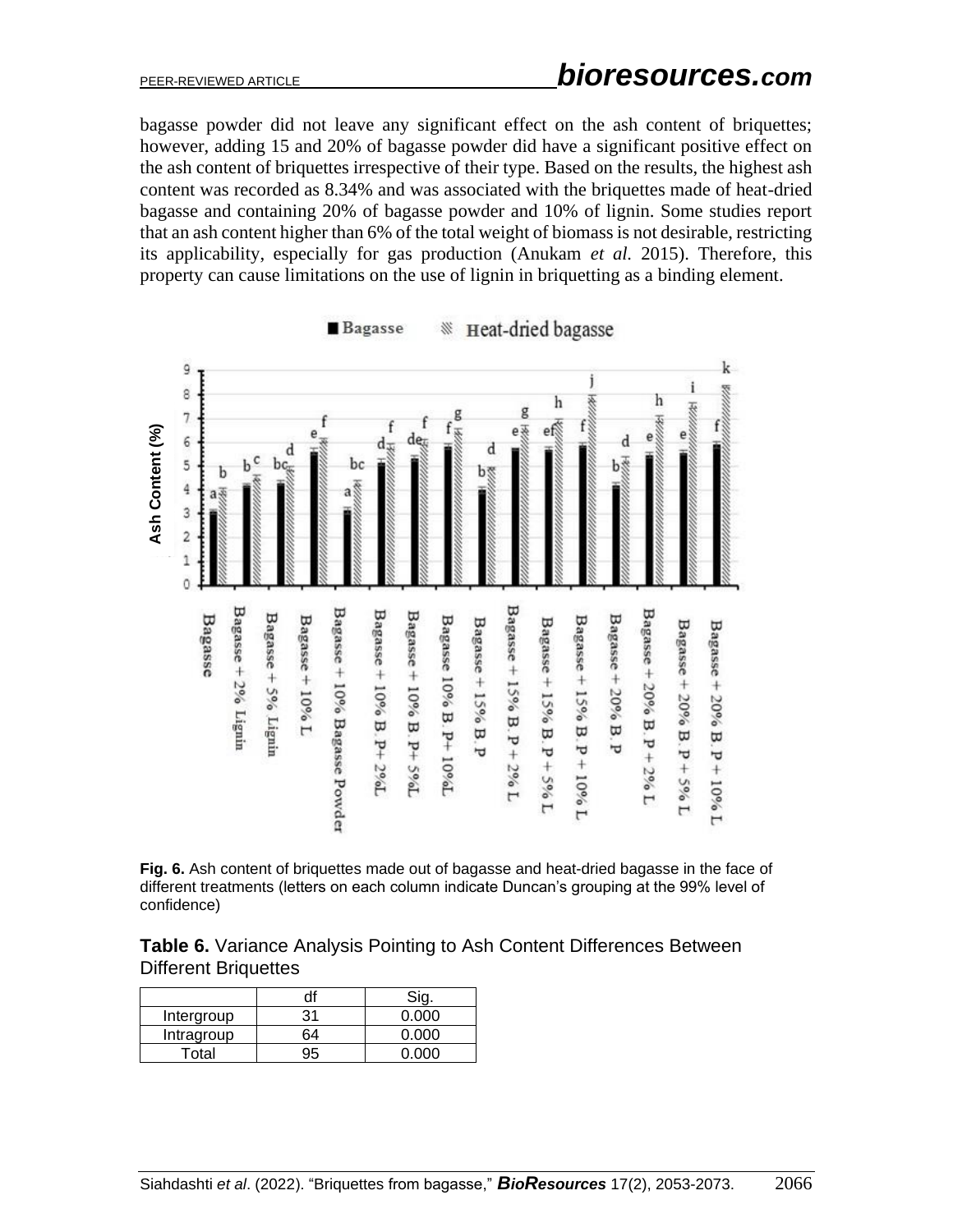#### **Volatile Matter Content**

*Heat-dried bagasse vs. pure bagasse*

Figure 7 illustrates the amount of volatile content present in the prepared briquettes. As can be seen, the volatile matter content of briquettes varied, while statistical analyses have shown that these variations are statistically significant (Table 7). In Fig. 6 it can be seen that roasting reduced the volatile matter content of the briquettes in a way that, for briquettes made of heat-dried bagasse the volatile matter content was 12% lower than of the briquettes made of normal/pure bagasse. During the process of roasting, amounts of  $H_2$ and O<sup>2</sup> present in the biomass were decreased significantly as a result of the formation of H2O vapor. This reduction results in less smoke and steam formation, which ultimately reduces the volatile matter content of briquettes (Tumuluru *et al.* 2010).



Heat-dried bagasse Bagasse 14.

**Fig. 7.** Volatile matter content of briquettes made out of bagasse and heat-dried bagasse (letters on each column indicate Duncan's grouping at the 99% level of confidence)

**Table 7.** Variance Analysis Pointing to Volatile Matter Content Differences Between Different Briquettes

| Intergroup |    | ስ ስስስ |
|------------|----|-------|
| Intragroup | ۲4 | ገ በበበ |
| Total      |    |       |

Investigating the effect of lignin on volatile matter content shows that for briquettes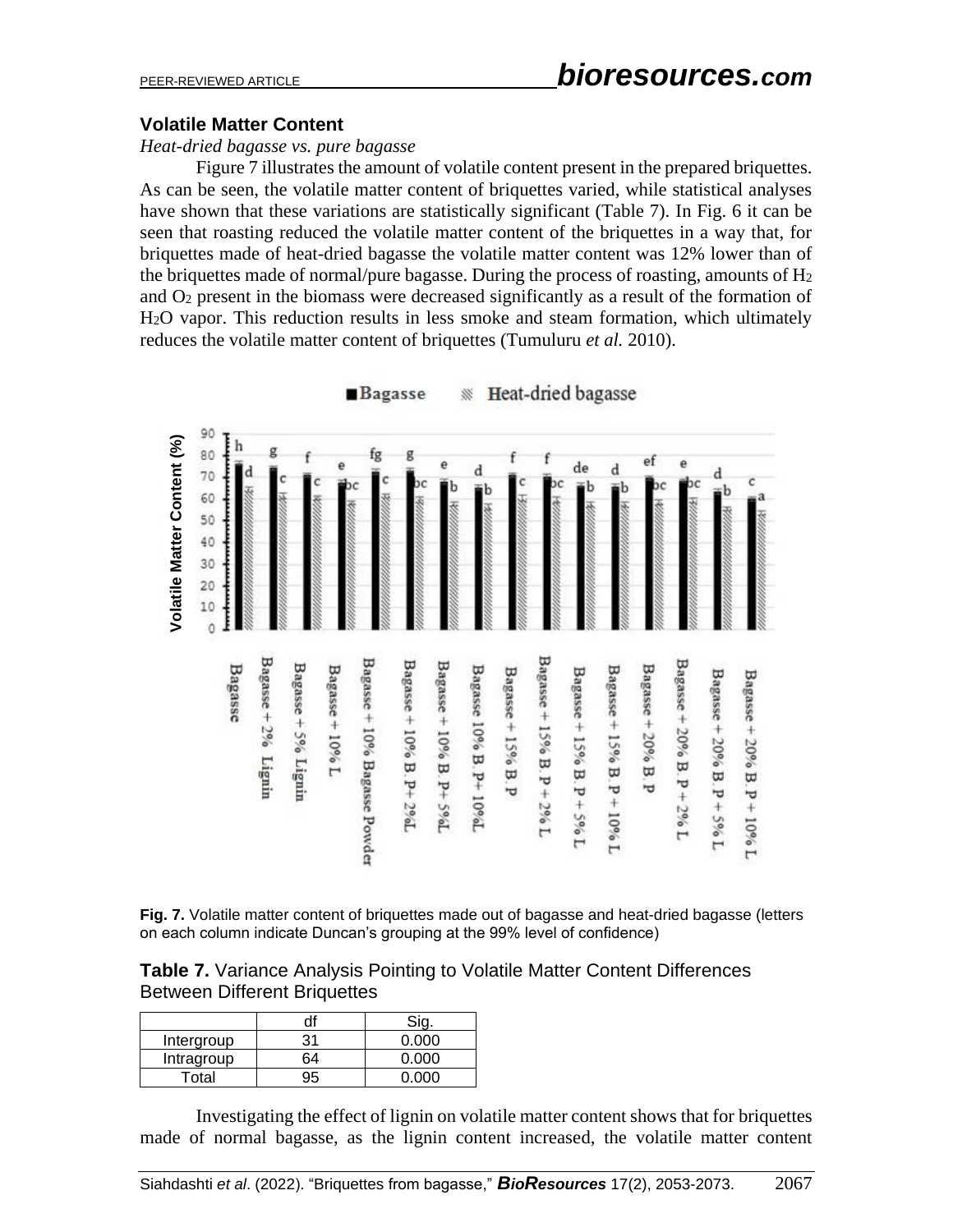decreased; however, for heat-dried bagasse lignin did not leave any statistically significant effect on volatile matter content. One reason for this observation can be bound to the reduction of bagasse content of briquettes as a result of the substitution of lignin with bagasse. Some studies report that the presence of lignin as a binder material can reduce the briquettes' volatile matter content, and subsequently it can reduce the emission of pollutants through mitigating the sulfur content by chemical bonding process (Kim *et al.*  2002; Wang *et al.* 2017). Figure 7 shows that adding bagasse powder as the filler material had a tiny effect on the volatile matter content of the briquettes, reducing it slightly. Fillers reduced the volatile matter content of briquettes by reducing the porosity of briquettes which itself resulted in lower moisture content.

#### **Fixed Carbon Content**

#### *Heat-dried bagasse vs. pure bagasse*

Figure 8 shows the fixed carbon content of the briquettes. Based on the results, the fixed carbon content of the briquettes made of heat-dried bagasse was significantly higher than in briquettes made of normal bagasse. Through the process of briquetting, the moisture content of bagasse was reduced significantly, which resulted in briquettes with low moisture content as well. In contrast, as it was explained above regarding volatile matter content, during the process of roasting  $CO<sub>2</sub>$ ,  $CO$ , and  $H<sub>2</sub>O$  gases are depleted and so the amounts of O and H atoms present in the fibrous structure of bagasse decrease.





**Fig. 8.** Fixed carbon content of briquettes made out of bagasse and heat-dried bagasse (letters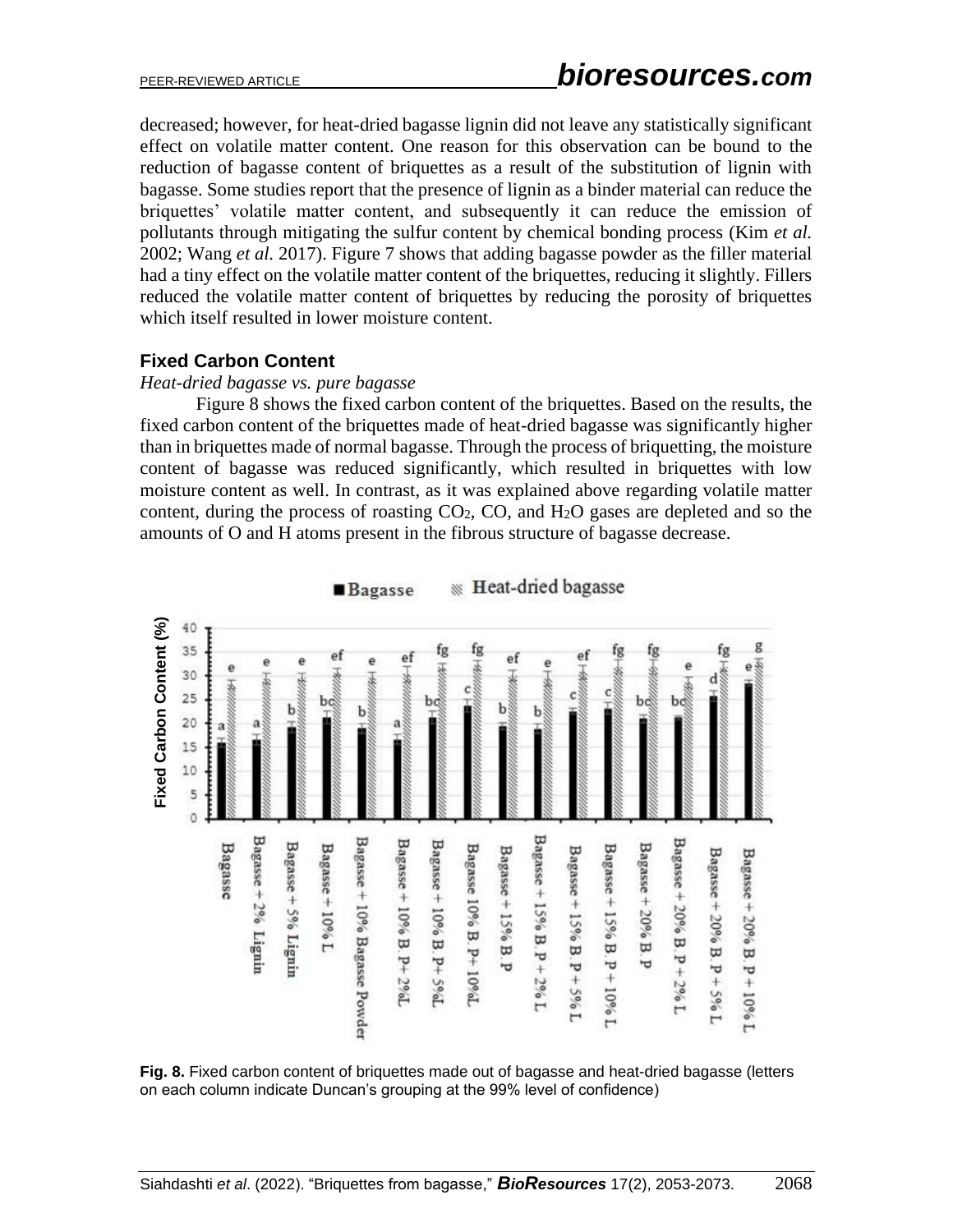**Table 8.** Variance Analysis Pointing to Fixed Carbon Content Differences Between Different Briquettes

|            |    | Sig.  |
|------------|----|-------|
| Intergroup | 31 | 0.000 |
| Intragroup | 64 | 0.000 |
| Total      |    | 0.000 |

Because of these events, the amount of carbon was higher in heat-dried biomass compared to normal, and so the briquettes made of heat-dried biomass contained higher fixed carbon content. The presence of lignin in the fibrous structure of the briquettes significantly reduced the moisture content (Fig. 3) and also strongly affects the volatile matter content of the briquettes (Fig. 5). Because the fixed carbon content measure was obtained by subtracting the moisture content, volatile matter content, and ash content from 100, any reduction in the amount of each of these elements results in a corresponding increase in the fixed carbon content (Anukam *et al.* 2015). Because this effectiveness was higher in briquettes made of heat-dried bagasse than in ones made of normal bagasse, the variations in the fixed carbon content of briquettes made of normal bagasse was higher than of briquettes made of heat-dried bagasse. Therefore, concerning the significant effects of heat-drying and lignin and bagasse powder addition on the fixed carbon content, it was concluded that the highest recorded fixed carbon content of 32.9% was associated with briquettes made of heat-dried bagasse and contained 20% bagasse powder and 10% lignin.

### **Ignition Time**

#### *Heat-dried bagasse vs. pure bagasse*

Ignitability is an important property when making fuel briquettes out of biomass. Ignition times of briquettes made of different materials are reported in Fig. 9. Compared to briquette size, the effects of other variables were smaller, but still statistically significant. In Fig. 9, it is shown that roasting harmed the ignitability of bagasse in a way that, for all treatments, the briquettes made of heat-dried bagasse ignited after a long time compared to briquettes made of normal bagasse. This may be due to the volatile matter content of the briquettes. The most important factor affecting ignitability is the volatile matter content, and because during the roasting phase the volatile matter content of the biomass drops significantly, briquettes made of these compositions will have lower ignitability than those made of normal bagasse (Anukam *et al.* 2016b). While investigating the effect of lignin on the ignition time of briquettes, it was revealed that as the lignin amount increased, the ignition time of the briquettes increased as well; however, this increase was slight, causing the briquettes under study to fall under the same statistical category. While investigating the effect of bagasse powder on the ignitability of briquettes irrespective of their type, it was seen that similar to the effect of lignin, as the bagasse powder increased, the ignitability of the briquettes increased as well; however, this effect too was statistically insignificant, causing the briquettes under study to fall under the same statistical category. In general, because the volatile matter content of the briquettes decreased as a result of the presence of lignin and bagasse powder (Fig. 9), the ignition time of the briquettes increased. The sum of slight effects left by roasting, addition of lignin, and addition of bagasse powder made the briquettes made of heat-dried bagasse ignite roughly 250 s later than briquettes made of pure bagasse. This period was almost 1 min longer than for briquettes made of normal bagasse without any added binder or filler.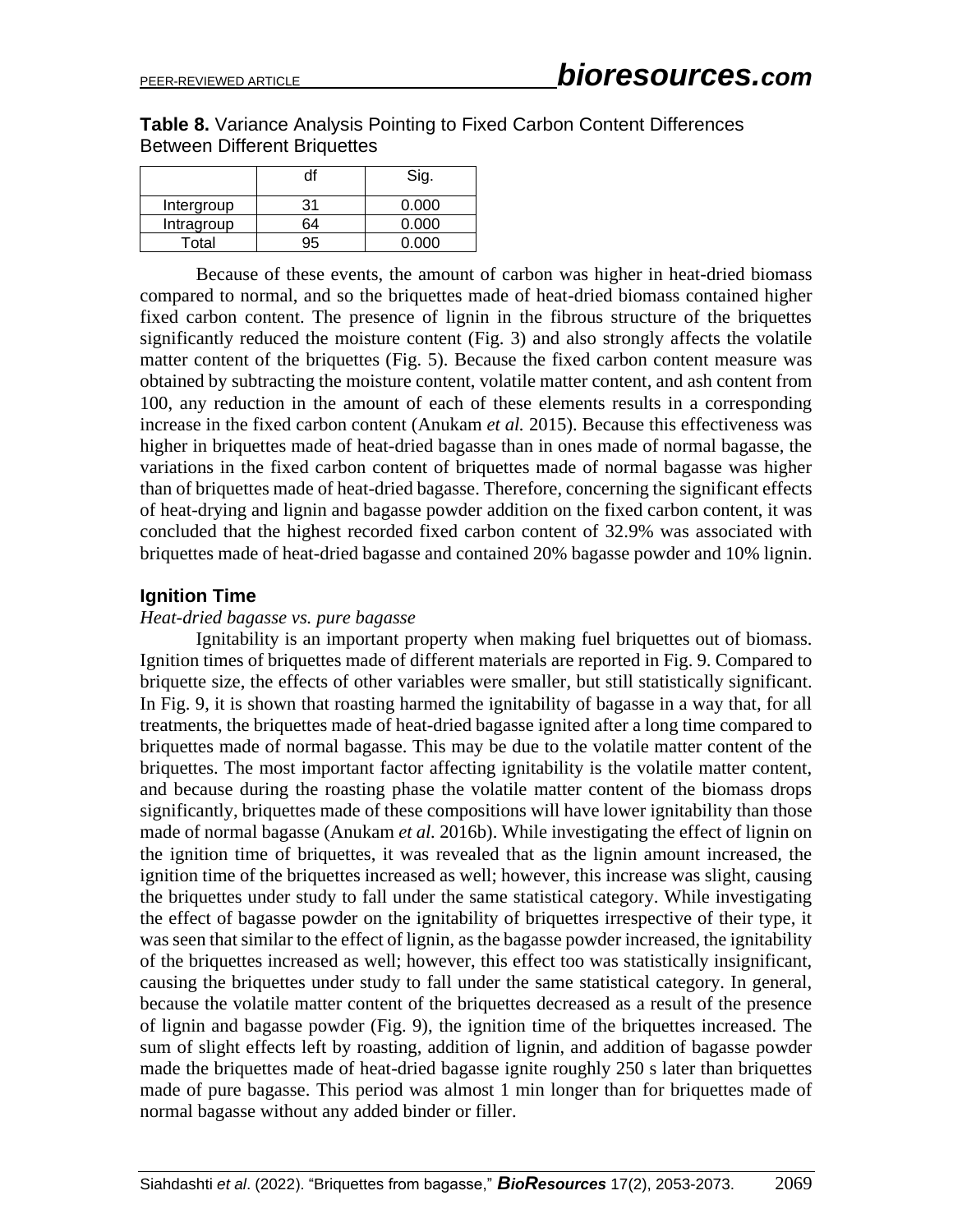

**Fig. 9.** Ignition time of briquettes made out of bagasse and heat-dried bagasse (letters on each column indicate Duncan's grouping at the 99% level of confidence)

|                      | <b>Table 9.</b> Variance Analysis Pointing to Ignition Time Differences Between |  |  |  |
|----------------------|---------------------------------------------------------------------------------|--|--|--|
| Different Briquettes |                                                                                 |  |  |  |

|            | dſ |       |
|------------|----|-------|
| Intergroup | 31 | 0.000 |
| Intragroup | 64 | 0.000 |
| Total      | 95 | n nnn |

# **CONCLUSIONS**

- 1. The moisture was lower in the case of briquettes that contained dried bagasse. Volatile content of the briquettes also was decreased.
- 2. With regard to the use of lignin as a natural binder for better formation of briquettes and also leaving positive effects on the volatile matter content and calorific value, results showed that the natural binder used in this study could leave a significant desirable effect on all the properties of prepared briquettes.
- 3. As a cellulose filler, bagasse powder was able to increase the density of the briquettes while also reducing their porosity and moisture content, which significantly increased the calorific value of the briquettes. The obtained results showed that the process of heat-drying, using lignin as a natural binder, and using cellulose powders, such as bagasse powder, as the filler material could be efficient ways to promote the output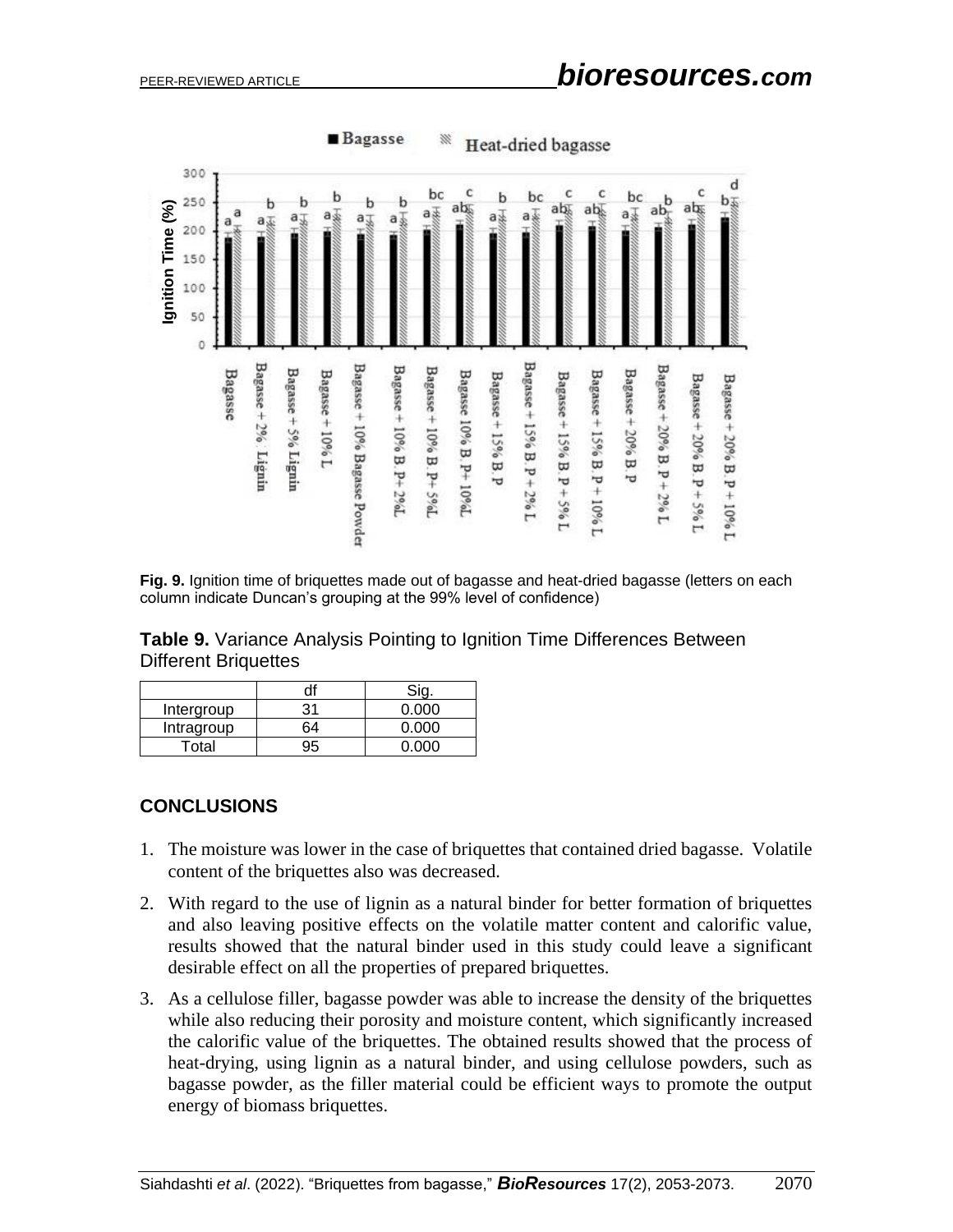# **REFERENCES CITED**

- Akay, G., and Jordan, A. (2011). "Gasification of fuel cane bagasse in a downdraft gasifier: Influence of lignocellulosic composition and fuel particle size on syngas composition and yield," *Energy & Fuels* 25(5), 2274-2283. DOI: 10.1021/ef101494w
- Al-Widyan, M., Al-Jalil, H., Abu-Zreig, M., and Abu-Hamdeh, N. (2002). "Physical durability and stability of olive cake briquettes," *Canadian Biosystems Engineering* 44, 3.41-3.6.
- Anukam, A., Mamphweli, N. S., Meyer, E. L., and Okoh, O. O. (2014). "Computer simulation of the mass and energy balance during gasification of sugarcane bagasse," *Journal of Energy* 2014(2), article ID 713054. DOI: 10.1155/2014/713054
- Anukam, A., Mamphweli, S., Reddy, P., Okoh, O., and Meyer, E. (2015). "An investigation into the impact of reaction temperature on various parameters during torrefaction of sugarcane bagasse relevant to gasification," *Journal of Chemistry* 2015, article ID 235163. DOI: 10.1155/2015/235163
- Anukam, A. I., Mamphweli, N. S., Reddy, P., and Okoh, O. O. (2016a). "Characterization and the effect of lignocellulosic biomass value addition on gasification efficiency," *Energy Exploration & Exploitation* 34(6), 865-880. DOI: 10.1177/0144598716665010
- Anukam, A., Mamphweli, S., Reddy, P., Meyer, E., and Okoh, O. (2016b). "Preprocessing of sugarcane bagasse for gasification in a downdraft biomass gasifier system: A comprehensive review," *Renewable and Sustainable Energy Reviews* 66, 775-801. DOI: 10.1016/j.rser.2016.08.046
- ASAE S269.4:1991 (R2007) (2013). "Cubes, pellets and crumbles—Definitions and methods for determining density, durability and moisture content," American Society of Agricultural and Biological Engineers, St. Joseph, MI. USA.
- ASTM D2166-85 (2008). "Compressive strength of wood," ASTM International, Atlanta, GA, USA.
- ASTM E711-87 (2012). "Gross calorific value of refuse-derived fuel by the bomb calorimeter," ASTM International, Atlanta, GA, USA.
- Basu, P. (2010). *Biomass Gasification and Pyrolysis: Practical Design and Theory*, Academic Press, Amsterdam, Netherlands.
- Bates, R. B., and Ghoniem, A. F. (2012). "Biomass torrefaction: Modeling of volatile and solid product evolution kinetics," *Bioresource Technology* 124, 460-469. DOI: 10.1016/j.biortech.2012.07.018
- Batra, V. S., Urbonaite, S., and Svensson, G. (2008). "Characterization of unburned carbon in bagasse fly ash," *Fuel* 87(13-14), 2972-2976. DOI: 10.1016/j.fuel.2008.04.010
- Chandak, S. P., Chari, K. R., and Memon, M. A. (2015). "Converting waste agricultural biomass into energy: Experiences and lessons learnt from a capacity building and technology demonstration project in India," *Journal of the Japan Institute of Energy* 94(10), 1129-1147. DOI: 10.3775/jie.94.1129
- Demirbas, A. (2009). "Sustainable charcoal production and charcoal briquetting," *Energy Sources, Part A* 31(19), 1694-1699. DOI: 10.1080/15567030802094060
- Felfli, F. F., Rocha, J. D., Filippetto, D., Luengo, C. A., and Pippo, W. A. (2011). "Biomass briquetting and its perspectives in Brazil," *Biomass and Bioenergy* 35(1), 236-242. DOI: 10.1016/j.biombioe.2010.08.011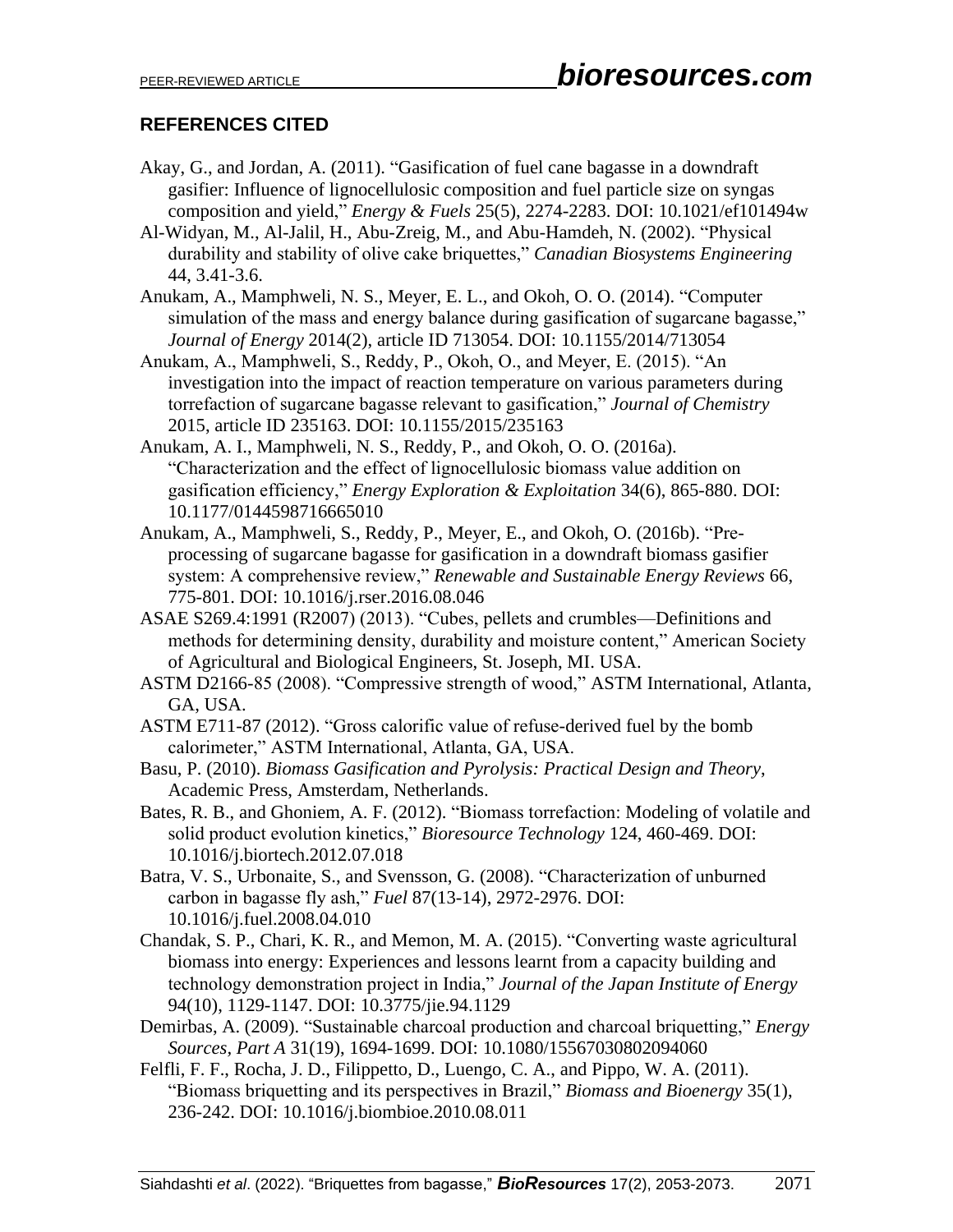- Gangil, S. (2015). "Benefits of weakening in thermogravimetric signals of hemicellulose and lignin for producing briquettes from soybean crop residue," *Energy* 81, 729- 737. DOI: 10.1016/j.energy.2015.01.018
- Gani, A, and Naruse I. (2007). "Effect of cellulose and lignin content on pyrolysis and combustion characteristics for several types of biomass," *Renewable Energy* 32(4), 649-661. DOI: 10.1016/j.renene.2006.02.017
- Garrett-Peltier, H. (2017). "Green versus brown: Comparing the employment impacts of energy efficiency, renewable energy, and fossil fuels using an input-output model," *Economic Modelling* 61, 439-4647. DOI: 10.1016/j.econmod.2016.11.012
- Kaliyan, N., and Morey, R. V. (2009a). "Factors affecting strength and durability of densified biomass products," *Biomass and Bioenergy* 33(3), 337-359. DOI: 10.1016/j.biombioe.2008.08.005
- Kaliyan, N., and Morey, R. V. (2009b). "Densification characteristics of corn stover and switchgrass," *Transactions of the ASABE* 52(3), 907-920. DOI: 10.13031/2013.27380
- Kim, H., Lu, G., Li, T., and Sadakata, M. (2002). "Binding and desulfurization characteristics of pulp black liquor in biocoalbriquettes," *Environmental Science and Technology* 36(7), 1607-1612. DOI: 10.1021/es0105921
- Kurian, J. K., Nair, G. R., Hussain, A., and Raghavan, G. V. (2013). "Feedstocks, logistics and pre-treatment processes for sustainable lignocellulosic biorefineries: A comprehensive review," *Renewable and Sustainable Energy Reviews* 25, 205-219. DOI: 10.1016/j.rser.2013.04.019
- Li, Y., and Liu, H. (2000). "High-pressure densification of wood residues to form an upgrade fuel," *Biomass and Bioenergy* 19(3), 177-186. DOI: 10.1016/S0961- 9534(00)00026-X
- Missagia, B., Guerrero, C., Narra, S., Sun, Y., Ay, P., and Krautz, H. J. (2011). "Physicomechanical properties of rice husk pellets for energy generation," *Energy and Fuels* 25(12), 5786-5790. DOI: 10.1021/ef201271b
- Muazu, R. I., and Stegemann, J. A. (2015). "Effects of operating variables on durability of fuel briquettes from rice husks and corn cobs," *Fuel Processing Technology* 133, 137-145. DOI: 10.1016/j.fuproc.2015.01.022
- Olugbade, T., Ojo, O., and Mohammed, T. (2019). "Influence of binders on combustion properties of biomass briquettes: A recent review," *BioEnergy Research* 2019(12), 241-259. DOI: 10.1007/s12155-019-09973-w
- Panwar, V., Prasad, B., and Wasewar, K. L. (2011). "Biomass residue briquetting and characterization," *Journal of Energy Engineering* 137(2), 108-114. DOI: 10.1061/(ASCE)EY.1943-7897.0000040
- Patil, R. A., and Deshannavar, U. B. (2017). "Dry sugarcane leaves: Renewable biomass resources for making briquettes," *International Journal of Engineering Research and Technology* 10(1), 232-235.
- Sharif, A., Mizanur, R. M., Aminul, I. M., Mohamad, M., and Moral, A. (2008). "Role of biomass briquetting in renewable energy sector and poverty diminution for Bangladesh," in: *Proceedings of the 4th BSME-ASME International Conference on Thermal Engineering*, Dhaka, Bangladesh.
- Shaw, M. D. (2008). *Feedstock and Process V influencing Biomass Densification*, M.S. Thesis, Department of Agricultural and Bioresource Engineering, University of Saskatchewan Saskatoon, Saskatchewan, Canada.